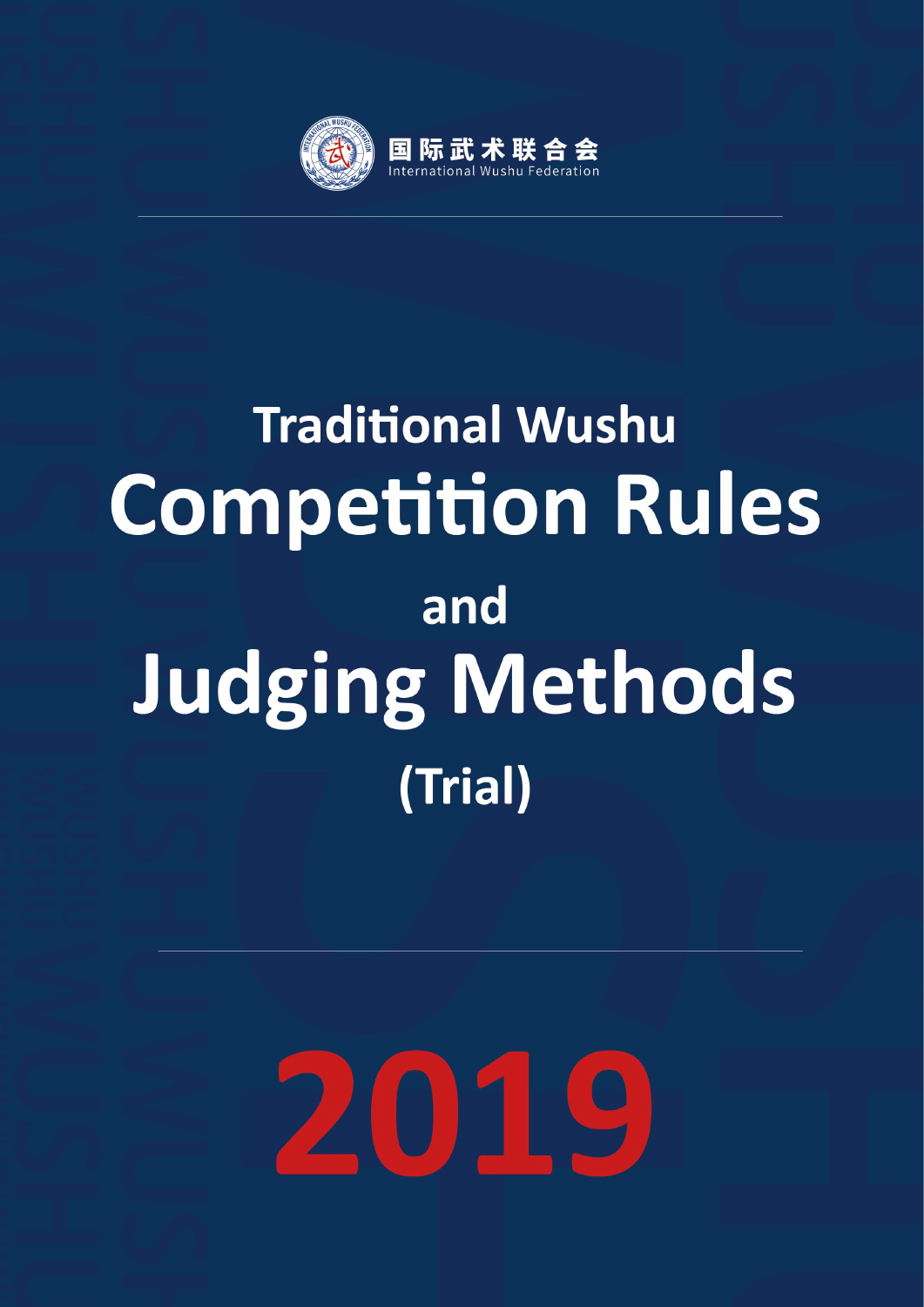

## Content

| <b>Chapter 2</b> |  |
|------------------|--|
|                  |  |
|                  |  |
| <b>Chapter 3</b> |  |
|                  |  |
|                  |  |
| <b>Chapter 4</b> |  |
|                  |  |
|                  |  |
|                  |  |
| <b>Chapter 5</b> |  |
|                  |  |
|                  |  |
|                  |  |
|                  |  |
|                  |  |
|                  |  |
|                  |  |
|                  |  |
|                  |  |
|                  |  |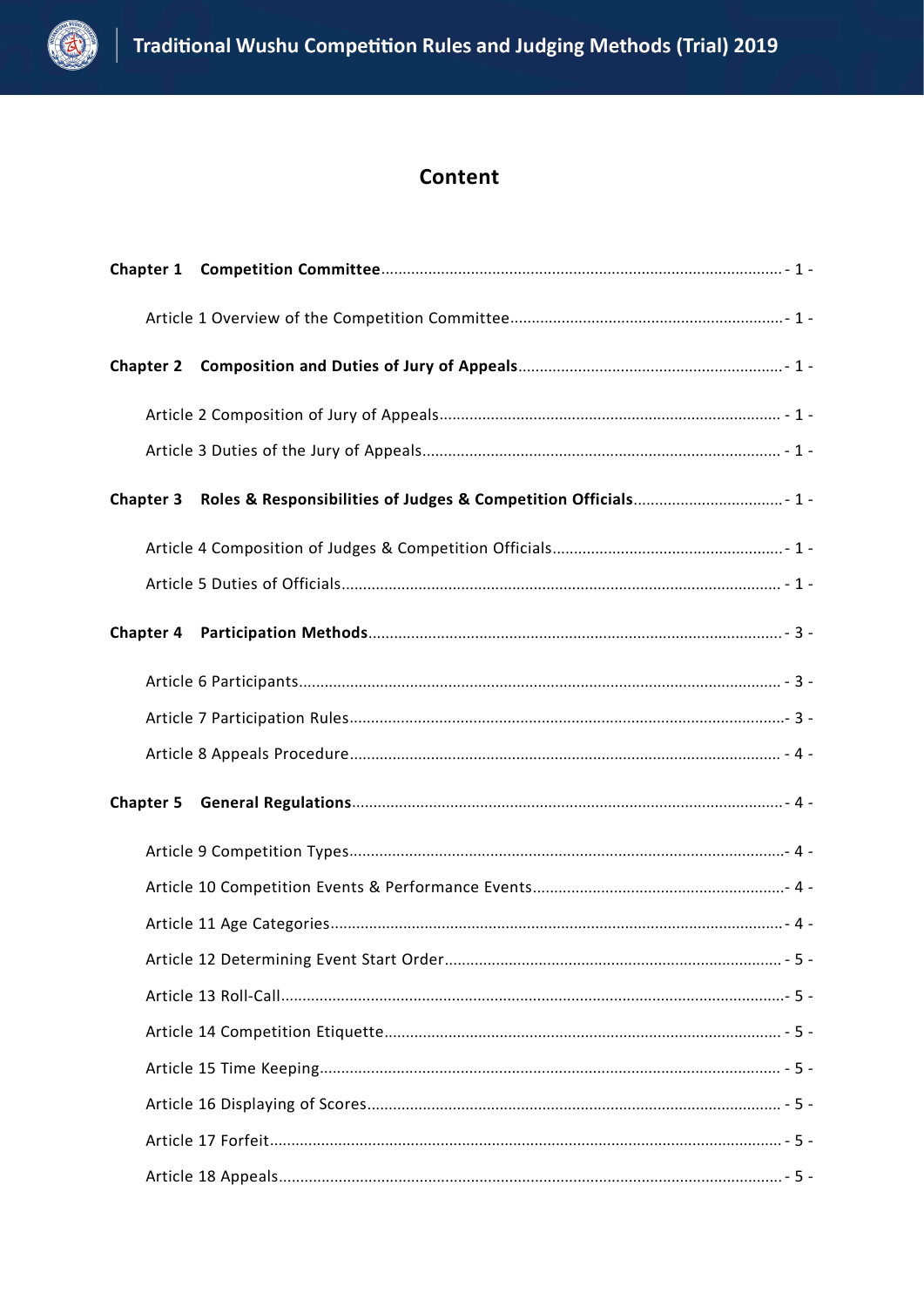

|  | Article 23 Athlete Number Limits for Group and Performance Events 7 - |  |
|--|-----------------------------------------------------------------------|--|
|  |                                                                       |  |
|  |                                                                       |  |
|  |                                                                       |  |
|  |                                                                       |  |
|  |                                                                       |  |
|  |                                                                       |  |
|  |                                                                       |  |
|  |                                                                       |  |
|  |                                                                       |  |
|  |                                                                       |  |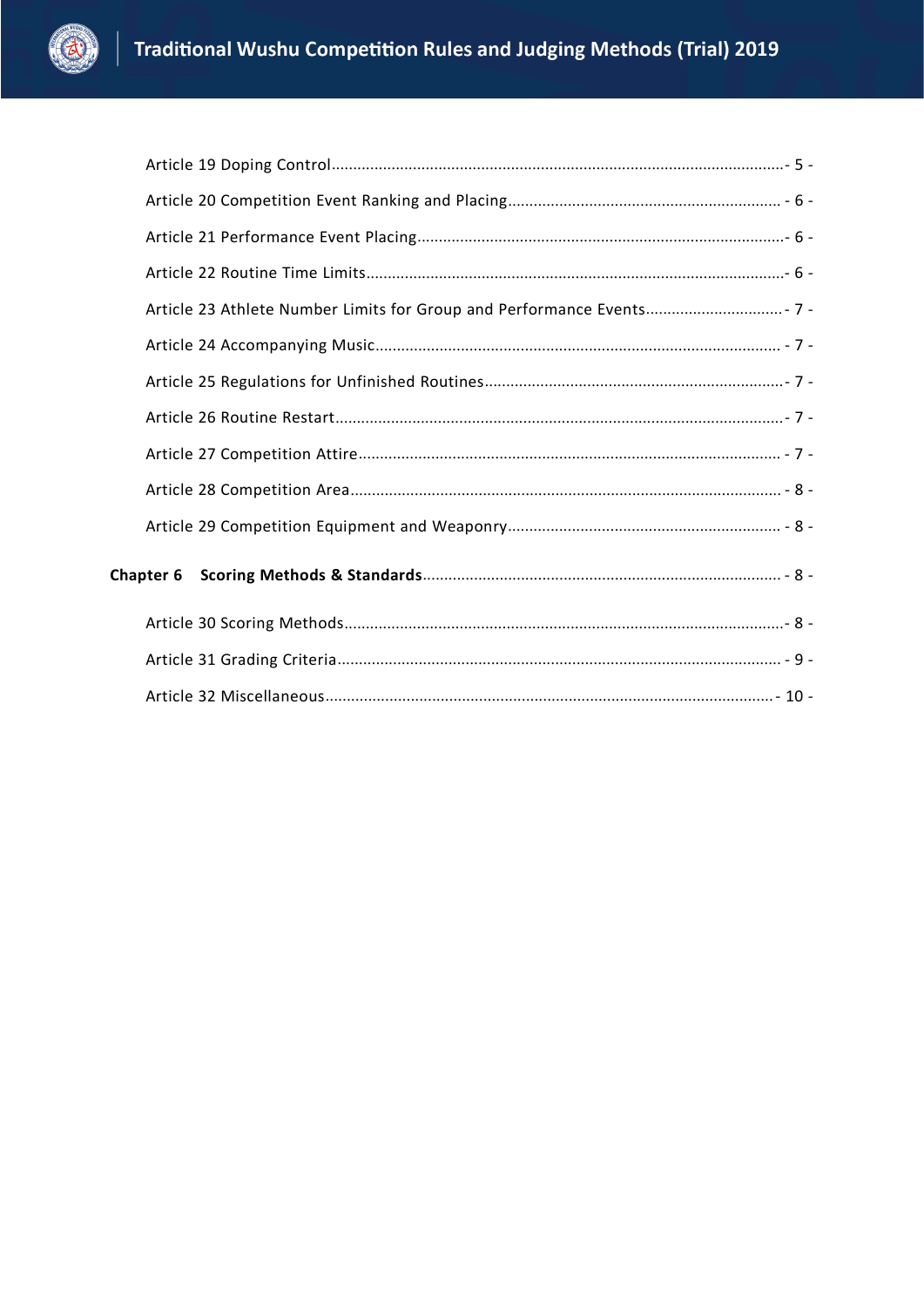

## <span id="page-3-0"></span>**Chapter 1 Competition Committee**

#### <span id="page-3-1"></span>**Article 1 Overview of the Competition Committee**

1. Depending on the size of the competition, a competition committee, competition department, or competition office may be established. The competition committee is composed of the personnel responsible for handling competition matters. Under the leadership of the Organizing Committee, it is responsible for the entire event's competition organization.

## <span id="page-3-2"></span>**Chapter 2 Composition and Duties of Jury of Appeals**

#### <span id="page-3-3"></span>**Article 2 Composition of Jury of Appeals**

1. The Jury of Appeals is composed of one (1) Chairman, one (1) Vice-Chairman, and one, three, five, or seven (1, 3, 5, or 7) member(s).

#### <span id="page-3-4"></span>**Article 3 Duties of the Jury of Appeals**

- 1. The Jury of Appeals receives team appeals and makes decisions in a timely manner.
- 2. No one on the Jury of Appeals may participate in or vote on issues related to their own association or federation.
- 3. An investigation by the Jury of Appeals must be conducted by more than half of the members of the Jury of Appeals. Any decision by the Jury of Appeals is valid only when more than half of its members have voted for it. In the case of a tie vote, the Chairman of the Jury of Appeals shall have the right to make the final decision.
- 4. All decisions and rulings made by the Jury of Appeals are final.
- 5. The Jury of Appeals is responsible for the camera locations for each field of play.

## <span id="page-3-5"></span>**Chapter 3 Roles & Responsibilities of Judges & Competition Officials**

#### <span id="page-3-6"></span>**Article 4 Composition of Judges and Competition Officials**

- 1. Composition of Judges
- 1.1 One (1) Chief Referee, one to two (1-2) Assistant Chief Referee(s).
- 1.2 Judging Panel: One (1) Head Judge, one (1) Assistant Head Judge, three to five (3-5) Scoring Judges. Several Judging Panels may be set according to the scale of competition.
- 1.3 One (1) Chief Scheduler-Recorder.
- 1.4 One (1) Chief Registrar.
- 2. Composition of Competition Officials
- 2.1 Three to five (3-5) Scheduler-Recorders.
- 2.2 Two to three (2-3) Roll-Call Officials.
- 
- 2.3 One to two (1-2) Score Keeper(s).<br>2.4 One to two (1-2) Jury of Appeals Camera Operator(s).
- 2.5 One to two  $(1-2)$  Sound Technician(s).
- <span id="page-3-7"></span>2.6 One to two (1-2) Announcer(s).

*The number of Competition Officials can be increased or decreased according to the scale of the competition.*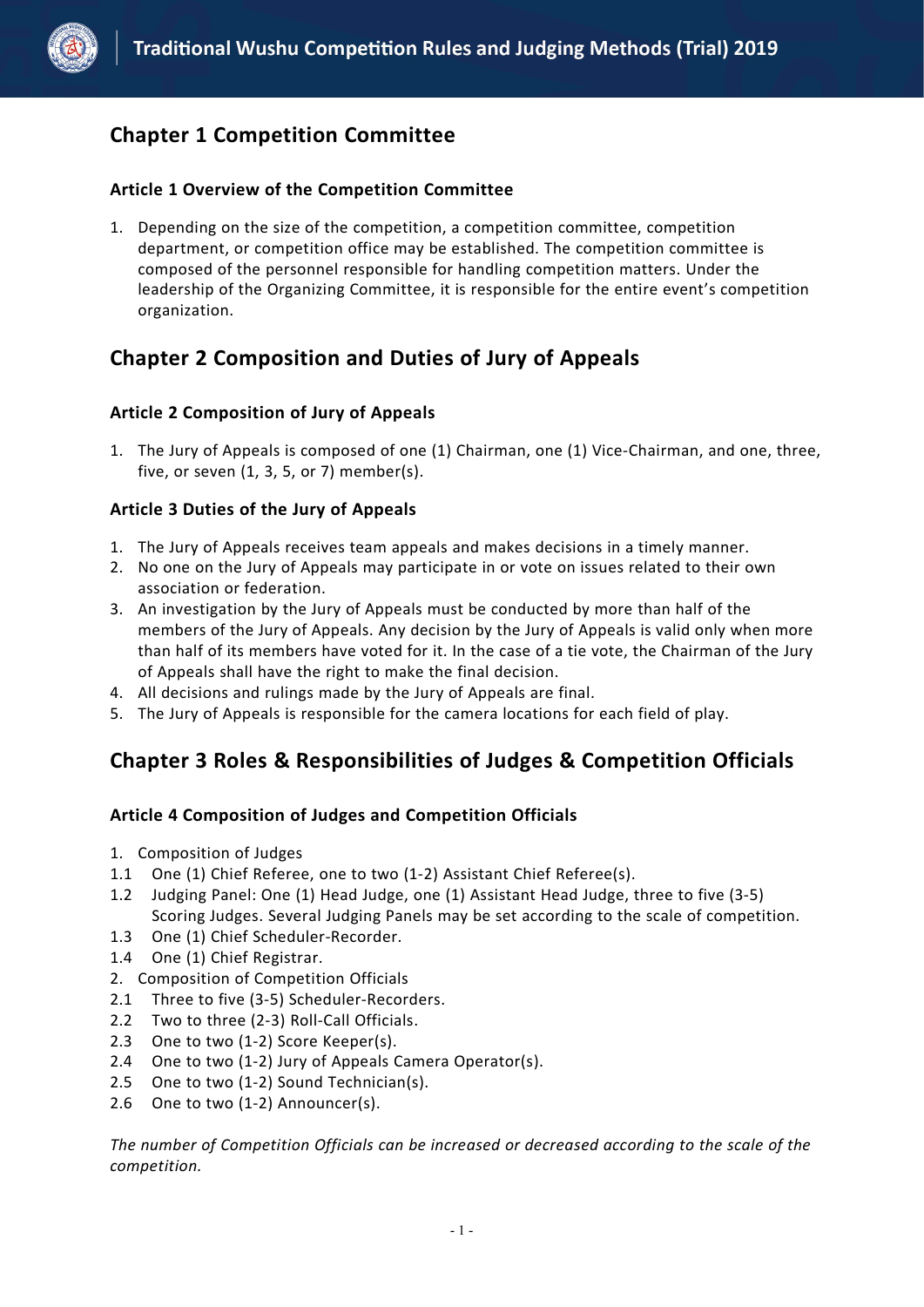

#### **Article 5 Duties of Officials**

- 1. Chief Referee
- 1.1 Leads and organizes the work of all officials and ensures that the rules and regulations are implemented correctly.
- 1.2 Explains the rules and regulations but may not alter them.
- 1.3 May replace judges during the course of competition, if necessary, and has the right to take disciplinary actions against judges who have committed serious errors.
- 1.4 Approves and announces competition results then compiles a summary of the judging group's work.<br>2. Assistant Chief Referee
- 
- 2.1 Assists the Chief Referee with his/her related tasks and may be responsible for some parts of the competition.
- 2.2 May act on behalf of the Chief Referee in case of the Chief Referee's absence.
- 3. Head Judge
- 3.1 Is responsible for leading referee training and overseeing referee work.
- 3.2 May deduct points should a routine duration be under or over time and/or for choreography errors.
- 3.3 With the consent of the Chief Referee, the Head Judge has the right to adjust unreasonable scores but does not have the right to change the scores made by scoring judges.
- 3.4 Advises the Chief Referee to take disciplinary action against a judge who has committed serious errors.
- 4. Assistant Head Judge
- 4.1 Assists the Head Judge with his/her related tasks.
- 4.2 Manages the site inspection and roll-call to ensure that the competition is carried out smoothly and professionally.
- 5. Scoring Judge
- 5.1 Participates in the judges' refresher courses and diligently completes all preparation work.
- 5.2 Implements the rules, and judges independently and free from conflicts of interest in conformity with the rules, while keeping a detailed record.
- 5.3 Evaluates an athlete's grade and other errors.
- 6. Chief Scheduler–Recorder
- 6.1 Is responsible for all recording work and ensures all competition data and records are accurate.
- 6.2 Reviews and confirms registration data and then prepares the competition program book and result booklet accordingly.
- 6.3 Prepares all competition forms.
- 6.4 May adjust the order and composition of the competition events under the direction of the Chief Referee, including the addition or deletion of personnel and events.
- 6.5 Reviews the results and rankings of the competition.
- 6.6 Oversees the preparatory work of the electronic scoring system operators and supervises the on-site system tests.
- 7. Chief Registrar
- 7.1 Is responsible for coordinating the venue layout before the competition, establishing the location of the roll-call area of each venue, and marking the location of the athletes entering and exiting.
- 7.2 Organizes and prepares roll-call, ensuring competition sessions start on time.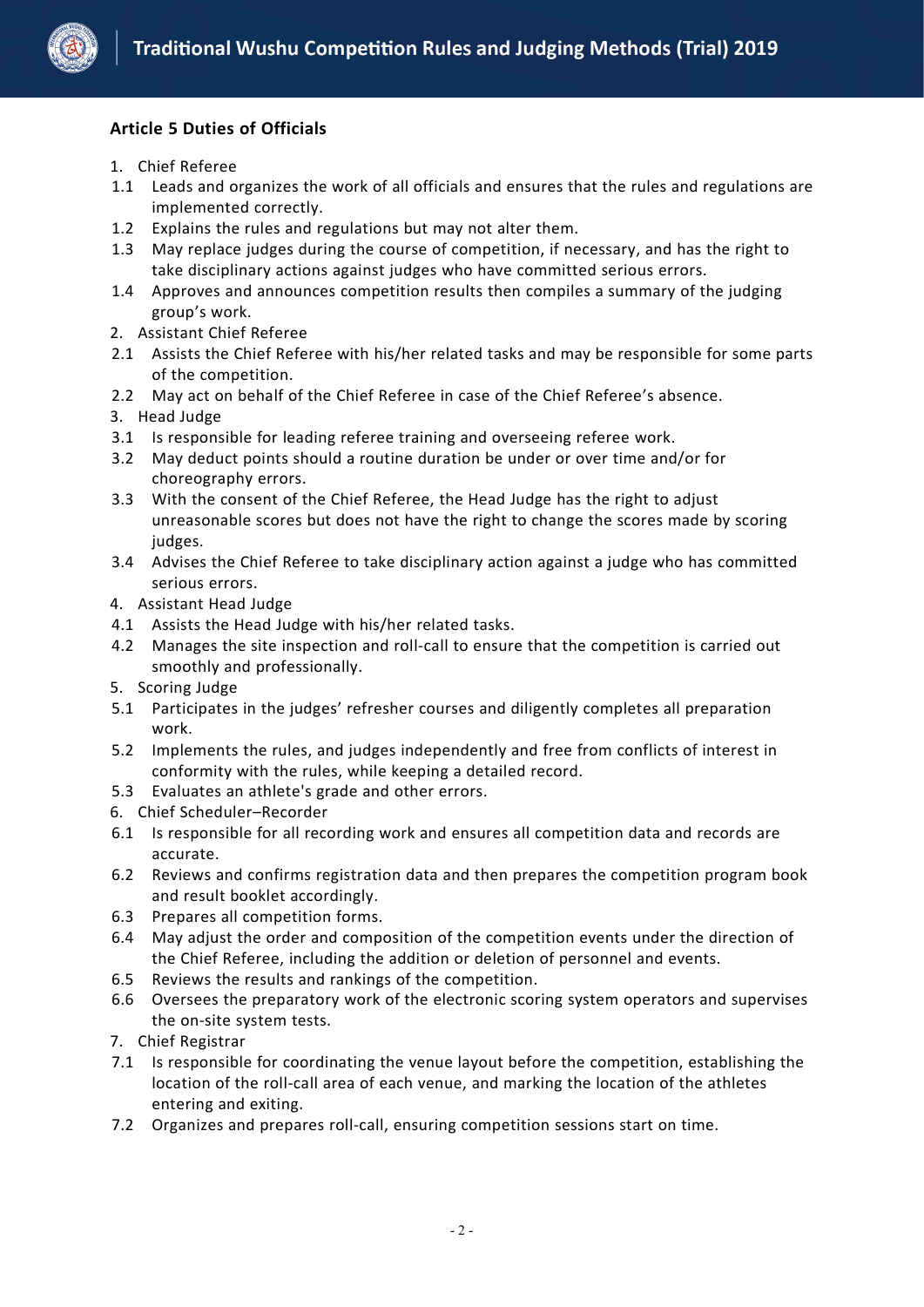

- 7.3 Conducts the roll call on time according to the order of the competition and subsequent records then reports the results of the roll-call to the Chief Scheduler-Recorder in a timely manner.
- 7.4 Organizes the Awards Ceremony and leads the roll-call for attending athletes.
- 8. Scheduler-Recorder
- 8.1 Performs all tasks as assigned by the Chief Scheduler-Recorder.
- 9. Roll-Call Official
- 9.1 Performs all tasks as assigned by the Chief Registrar.
- 9.2 Implements roll-call in timely order according to the competition and collects music for the events accompanied with background music.
- 9.3 Leads athletes to the field of play before the beginning of each event and hands over the roll-call form to Head Judge.
- 9.4 Is responsible for the starting position of each athlete when more than one athlete is on the same field of play.
- 9.5 Leads athletes in and out of the competition venue.
- 10. Score Keeper
- 10.1 Collects and counts registration data and provides competition forms.
- 10.2 Participates in technical meetings, operates computerized drawing of lots, and helps Chief Scheduler-Recorder arrange the athlete order.
- 10.3 Provides results bulletin of each event as required.
- 10.4 Maintains the smooth operation of the electronic scoring system during the entire competition.
- 11. Jury of Appeals Camera Operator
- 11.1 Films each competition event in full without interruption.
- 11.2 Manages and archives all footage.
- 12. Announcer
- 12.1 Announces via public address system pertinent competition information and updates as necessary. Performs all announcements in <sup>a</sup> timely manner.13. Sound Technician
- 
- 13.1 Plays the events music and ceremony music as required by the organizing committee.
- 13.2 Plays the accompanying music once an athlete has stood on the field of play for 3-5 seconds.

## <span id="page-5-0"></span>**Chapter 4 Participation Methods**

#### <span id="page-5-1"></span>**Article 6 Participants**

1. Participants include athletes, coaches, team leaders, and team doctors.

#### <span id="page-5-2"></span>**Article 7 Participation Rules**

- 1. Behavior and Etiquette
- 1.1 Obey the rules and regulations, register on time, and abide by the provisions of the competition.
- 1.2 Participate in pertinent technical meetings, share opinions and raise questions, and abide by the decisions made by the organizing committee.
- 1.3 Conform with wushuetiquette, the spirit of fair play, obey the referees, and respect opponents.
- 1.4 Do not interfere with the referee's ruling. The International Wushu Federation will address rule violations seriously.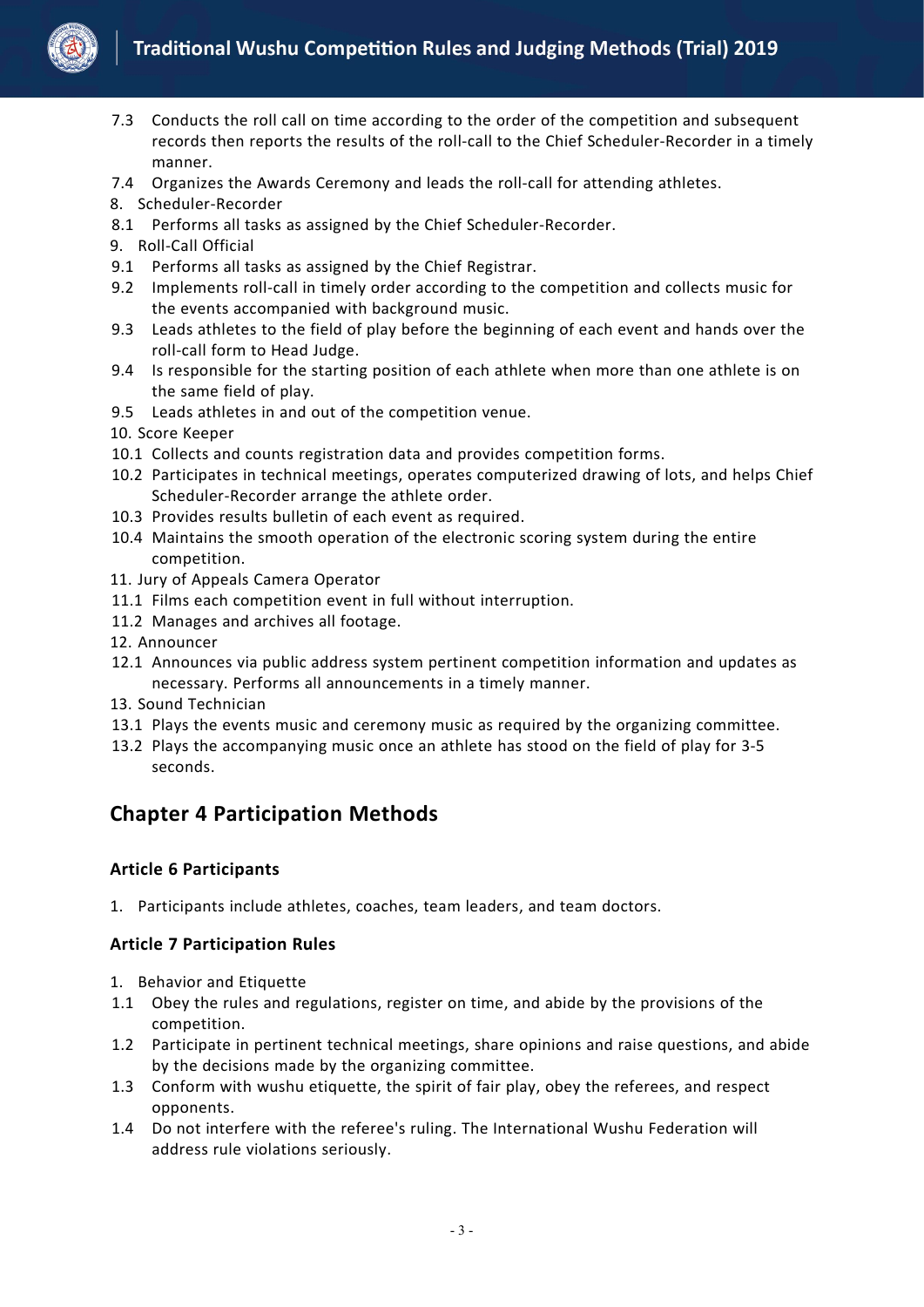

#### <span id="page-6-0"></span>**Article 8 Appeals Procedure**

- 1. Content & Scope
- 1.1 Each Team has the right to appeal at most five (5) times within a single competition.
- 1.2 Appeals may only be lodged with regards to routine time limit issues.
- 1.3 Appeals may only be lodged by team coaches/team leaders on behalf of their own team's athletes.
- 2. Appeals Procedure and Requirements
- 2.1 Should a participating team object to the judges' appraisal of one of its team's members, the respective team leader or team coach may lodge an appeal by submitting it in written form to the Jury of Appeals within 15 minutes of the conclusion of the athlete's event, together with an appeal fee of US\$200.
- 2.2 The content of each appeal may only address one issue.

*For more information see Article 18 Appeals.*

## <span id="page-6-1"></span>**Chapter 5 General Regulations**

#### <span id="page-6-2"></span>**Article 9 Competition Types**

- 1. Classification Based on Format
- 1.1 Individual Events.
- 1.2 Team Events.
- 1.3 Individual and Team Events.
- 2. Classification Based on Age Groups
- 2.1 Senior Events.
- 2.2 Junior Events.
- <span id="page-6-3"></span>2.3 Children's Events.

#### **Article 10 Competition Events & Performance Events**

- 1. Competition Events
- 1.1 Traditional wushu (kung fu) styles, with routines including bare-hand, weaponry, duilian (Choreographed Sparring), and Jiti (Group Routine) events.
- 1.2 Traditional Gongfa.
- 2. Performance Events
- 2.1 Events that are based on wushu techniques and feature artistic group wushu.

#### <span id="page-6-4"></span>**Article 11 Age Categories**

- 1. Age Category Descriptions
- 1.1 Small Children's Age Group (Group A): 8 years of age (including 8) and below.
- 1.2 Children's Age Group (Group B): Between 9 years of age and 11 years of age (including 11).
- 1.3 Youth Age Group (Group C): Between 12 years of age and 17 years of age (including 17)
- 1.4 Junior Age Group (Group D): Between 18 years of age and 39 years of age (including 39).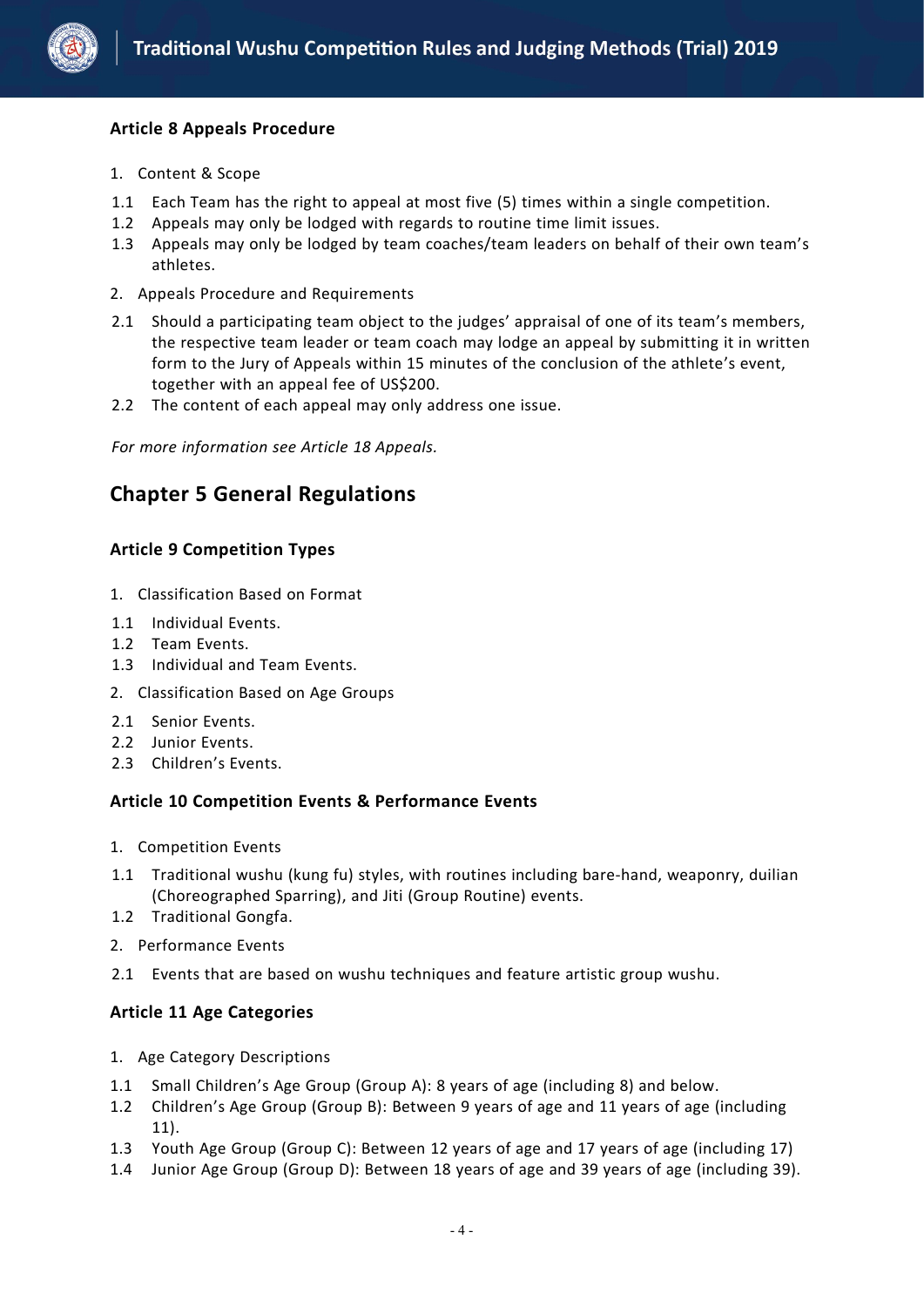

- 1.5 Adult Age Group (Group E): Between 40 years of age and 59 years of age (including 59).
- 1.6 Senior Age Group (Group F): 60 years of age (including 60) and above.

#### <span id="page-7-0"></span>**Article 12 Determining Event Start Order**

1. The athlete start order for each event is determined by a drawing of lots carried out by the recording group and supervised by the Jury of Appeals and the Chief Referee.

#### <span id="page-7-1"></span>**Article 13 Roll-Call**

1. Competitors shall arrive at the designated area for the first roll-call, which will occur 30 minutes prior to the start of the event. The second roll-call will occur 20 minutes prior to the start of the event, and the third roll-call will occur 10 minutes prior to the start of the event.

#### <span id="page-7-2"></span>**Article 14 Competition Etiquette**

1. The athlete shall issue a palm-and-fist salute to the head judge when they are called to and/or announced at the field of play, when they have completed their routine, and when their final scores are displayed.

#### <span id="page-7-3"></span>**Article 15 Time Keeping**

1. Timing will commence from the first movement an athlete makes after they have assumed a static position. Once an athlete has assumed an upright position and brings his or her feet next to each other upon completion of his or her routine, the timing will stop.

#### <span id="page-7-4"></span>**Article 16 Displaying of Scores**

1. Each athlete's results shall be openly displayed.

#### <span id="page-7-5"></span>**Article 17 Forfeit**

1. Should an athlete fail to attend a roll-call, it will be considered as a forfeit.

#### <span id="page-7-6"></span>**Article 18 Appeals**

- 1. Appeals Procedures and Policies
- <span id="page-7-7"></span>1.1 The Jury of Appeals shall immediately review and make an arbitration conclusion decision based on the content of the appeal., and the judgment of the Jury of Appeals shall be final.
- 1.2 More than half of the members of the Jury of Appeals must participate in the consideration of an appeal, and more than half of the votes must be cast in favor of a decision in order for it to be valid. If the basis of the appeal is ruled legitimate the result will be altered, and the appeal fee will be refunded; if the basis for the appeal is ruled as illegitimate, the original result will be upheld, and the appeal fee will not be refunded.
- 1.3 Each team must accept the ruling of the Jury of Appeals as final. If a team is dissatisfied with the ruling and continues to argue unreasonably, such behavior will be dealt with seriously and according to the relevant provisions of the IWUF.
- 1.4 Following a ruling, Aa full investigation report will be submitted in a timely manner to the Organizing Committee for record purposes, and a written notice will be issued to the team that has lodged the appeal.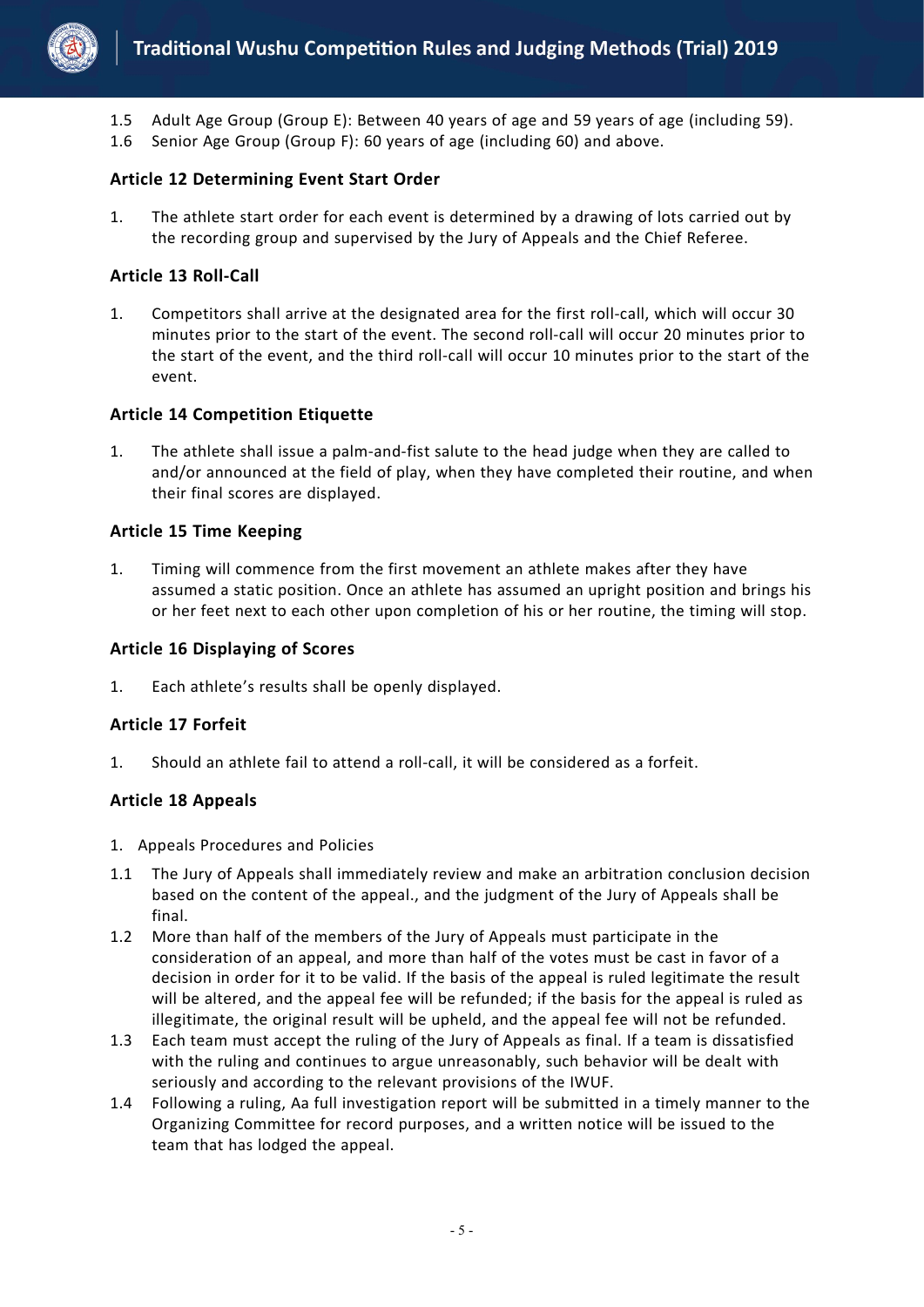

#### **Article 19 Doping Control**

1. Doping control tests will be conducted in line with the requirements and procedures of the International Olympic Committee and the International Wushu Federation.

#### <span id="page-8-0"></span>**Article 20 Competition Event Ranking and Placing**

- 1. Ranking
- 1.1 Individual Events, Duilian, and Group Events
	- According the results of each event, the highest scoring athlete will be placed first, the second highest score will be placed second, on so on.
- 1.2 Individual All-Around Divisions
	- According to the combined results of an athlete's single individual events the highest-scoring athlete will be placed first, the second-highest score will be placed second on so on.
- 1.3 Team Events
	- The placing will follow the method stipulated in the regulations of the event in question.
- 2. Tied Scores
- 2.1 Individual Events, Duilian, and Group Events
	- The athlete whose average of his/her two discarded scores is closer to the average of his/her valid score will be ranked higher.
	- The athlete whose average of his/her two discarded scores is higher which will be ranked higher.
	- The athlete with the higher lowest-discarded score will be ranked higher.
	- Should there still be a tie after following the above guidelines, then the final ranking will remain a tie.
- 2.2 Individual All-Around Divisions
	- The athlete who placed first in more divisions will be ranked higher.
	- The athlete who placed second more in divisions will be ranked higher.
	- Should a tie still exist after following the above guidelines, then the result will remain a tie.
- 2.3 Team Events
	- The team with more Individual event first place finishes will be ranked higher.
	- The team with more Individual event second place finishes will be ranked higher, and so on.
	- Should a tie still exist after following the above guidelines, then the result will remain a tie.
- 3. Placing
- 3.1 For individual events, duilian, and group events prizes will be awarded the first, second, and third places. Each medalist will be ranked from high to low according to the results of the competition. The specific proportions of each award are determined by the specific competition Regulations.

#### <span id="page-8-1"></span>**Article 21 Performance Event Placing**

- 1. For Performance events prizes will be awarded the first, second, and third places. Each medalist will be ranked from high to low according to the results of the competition. The specific proportions of each award are determined by the specific competition Regulations.
- <span id="page-8-2"></span>2. Other special awards may also be set up for Performance events. Special awards are stipulated by the specific competition regulations.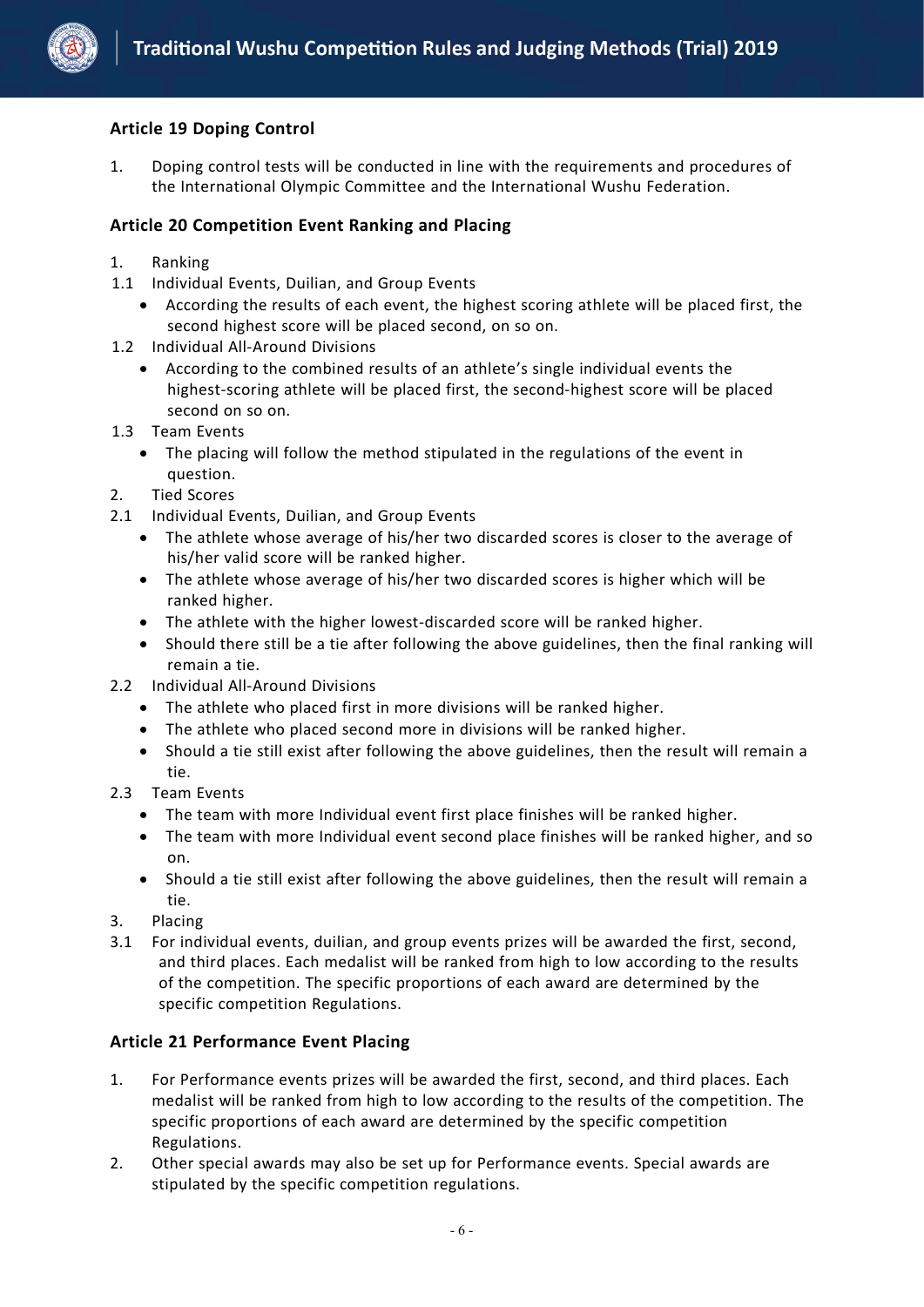

#### **Article 22 Routine Time Limits**

- 1. Specific Routine Time Limits
- 1.1 Individual events and duilian (choreographed sparring) routine durations must be between 40 seconds and 2 minutes in total (excluding Taijiquan, Taijijian, and Gongfa). The Head Judge will blow a whistle should 1 minute 30 seconds elapse.
- 1.2 Taijiquan routine durations must be between 3 and 4 minutes in total. The Head Judge will blow a whistle when 3 minutes have elapsed.
- 1.3 Taijijian routine durations must be between 2 and 3 minutes in total . The Head Judge will blow a whistle when 2 minutes have elapsed.
- 1.4 Gongfa event routine durations must be between 2 and 3 minutes in total . The Head Judge will blow whistle when 2 minutes have elapsed.
- 1.5 Group routine durations must be between 3 and 4 minutes in total.
- 1.6 Performance event routine durations must be between 3 and 4 minutes in total.
- 2. Calculation Method of Routine Duration
- 2.1 The scoring judges panel uses two stopwatches to record the time simultaneously, and the time closer to the specified time will be counted.
- 3. According to the type and content of the competition, the stipulation time for completing the routine can be indicated in the specific competition regulations.

#### <span id="page-9-0"></span>**Article 23 Athlete Number Limits for Group and Performance Events**

- 1. Group Events
- 1.1 Each group must consist of no fewer than six (6) athletes for Group events.
- 2. Performance Events
- 1.1 There are no athlete number limits for Performance events, unless otherwise indicated in the specific competition regulations.

#### <span id="page-9-1"></span>**Article 24 Accompanying Music**

- 1. Requirements for Accompanying Music
- 1.1 Music requirements should be in accordance with the specific competition regulations.
- 1.2 For events that require accompanying music, routines must be performed with music.<br>Each athlete should provide their own music, which should be suitable for performing the routine.
- 1.3 Music should be prepared on a CD orflash disk in an Mp3 format. The prelude before the beginning action and the ending music after the ending action must not exceed 15
- seconds. The music used for competition must be a standalone recording.<br>1.4 Participating teams must cooperate with the Sound Technician in order to ensure the correct music is played for their athletes.

#### <span id="page-9-2"></span>**Article 25 Regulations for Unfinished Routines**

1. For athlete(s) who do not finish his/herroutine, no score shall be awarded.

#### <span id="page-9-3"></span>**Article 26 Routine Restart**

<span id="page-9-4"></span>1. An event or competitor whose performance is interrupted by unforeseen circumstances (such as electrical supply interruption at the stadium, problems with the electronic scoring system etc.) depending on the actual circumstances may, with the head judge's permission, repeat his/ or her performance without incurring additional deductions for restarting. The competitor may repeat his or her performance after the final competitor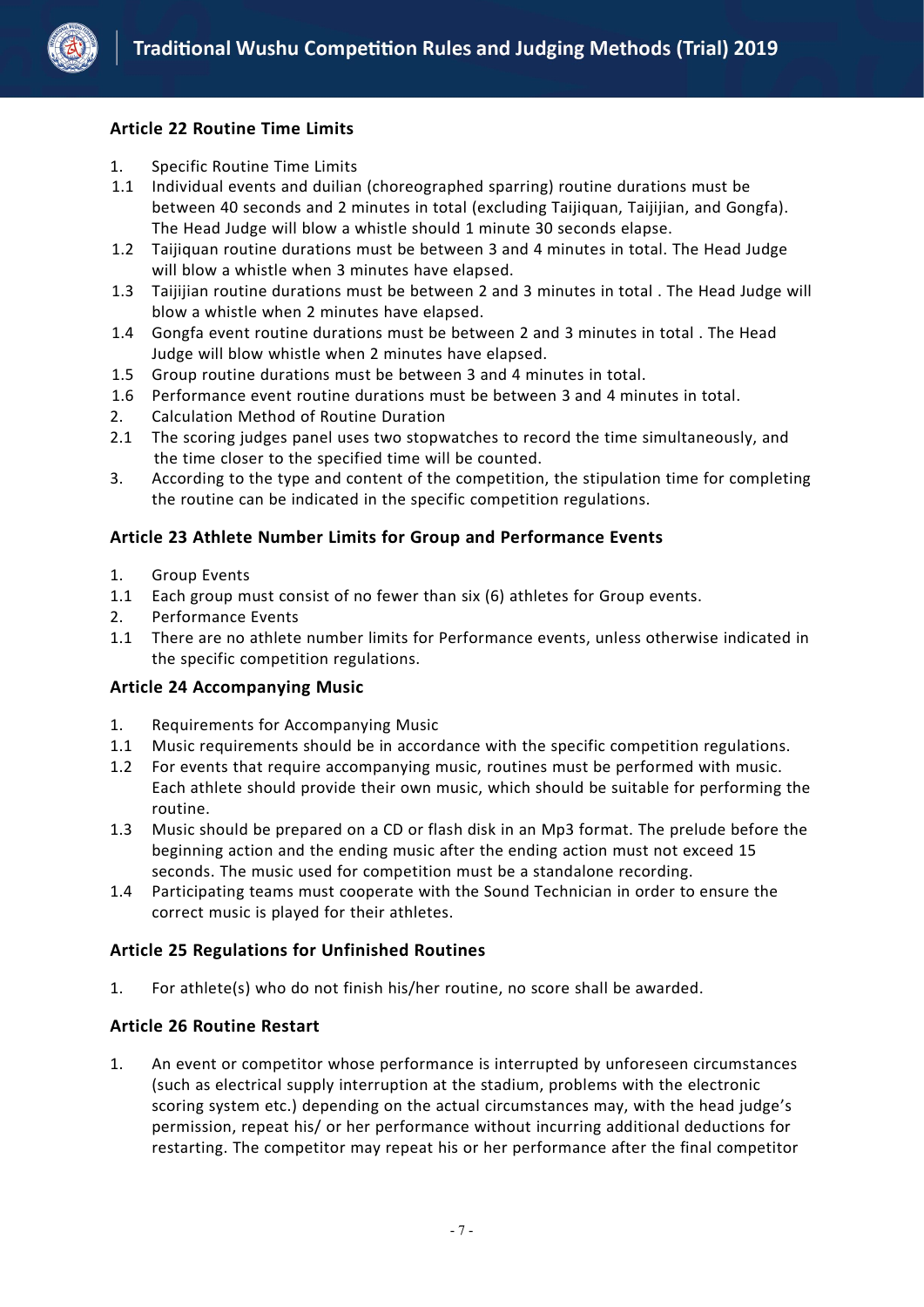

of the event in question. Should the athlete(s) applying for restart are be last in the last order of the event, he/she must restart within 5 minutes.

#### **Article 27 Competition Attire**

- 1. Judges
- 1.1 Judges must wear the specified judges' uniforms.
- 2. Athletes
- <span id="page-10-0"></span>2.2 Athletes should wear competition uniforms with athletic, event, or cultural characteristics, and wushu shoes.

*The Regulations may uniformly stipulate the athlete's competition clothing according to the type and content of the competition.*

#### **Article 28 Competition Area**

- 1. The competition area for individual events routines is 14 meters in length by 8 meters in width. The competition area is surrounded by a safety area of at least 2 meters in width and shall be demarcated on all 4 sides by a white line 5 cm thick.
- 2. The competition area for group events and performing events is 16 meters in length by 14 meters in width. The competition area is surrounded by a safety area of at least 1 meter in width.
- 3. The vertical empty space above the competition area should have a height of at least 8 meters. Distance between two fields of play should not be less than 4 meters.
- 4. Lighting in the competition venue should meet the minimum illumination requirements for high definition filming and broadcast. In general, throughout each field of play, a minimum of 1200 lux is required.

#### <span id="page-10-1"></span>**Article 29 Competition Equipment and Weaponry**

- 1. Equipment
- 1.2 All equipment should conform with IWUF technical standards and requirements.
- 2. Weaponry
- 2.1 During competition, only IWUF-approved weaponry may be used.

## <span id="page-10-2"></span>**Chapter 6 Scoring Methods & Standards**

#### <span id="page-10-3"></span>**Article 30 Scoring Methods**

- 1. Each event has a possible total score of 10 points.
- 2. Scoring Judges shall confirm the level of the performance executed by on-site athlete(s) according to his/her skill level, comparing it to the "Regulations for General Grading Criteria." Points shall be deducted if "Other errors" were committed during his/her performance. 2 digits will be counted after the decimal point of the scores displayed by scoring judges, with the final digit 0 to 9, and the third digit after the decimal point is invalid.
- 3. Confirmation of the Actual Score
- 3.1 In the case of 3 scoring judges, the average of the 3 judges' scores is the athlete's Actual Score.
- 3.2 In the case of 4 scoring judges, the average of the 2 median scores is the athlete's Actual Score.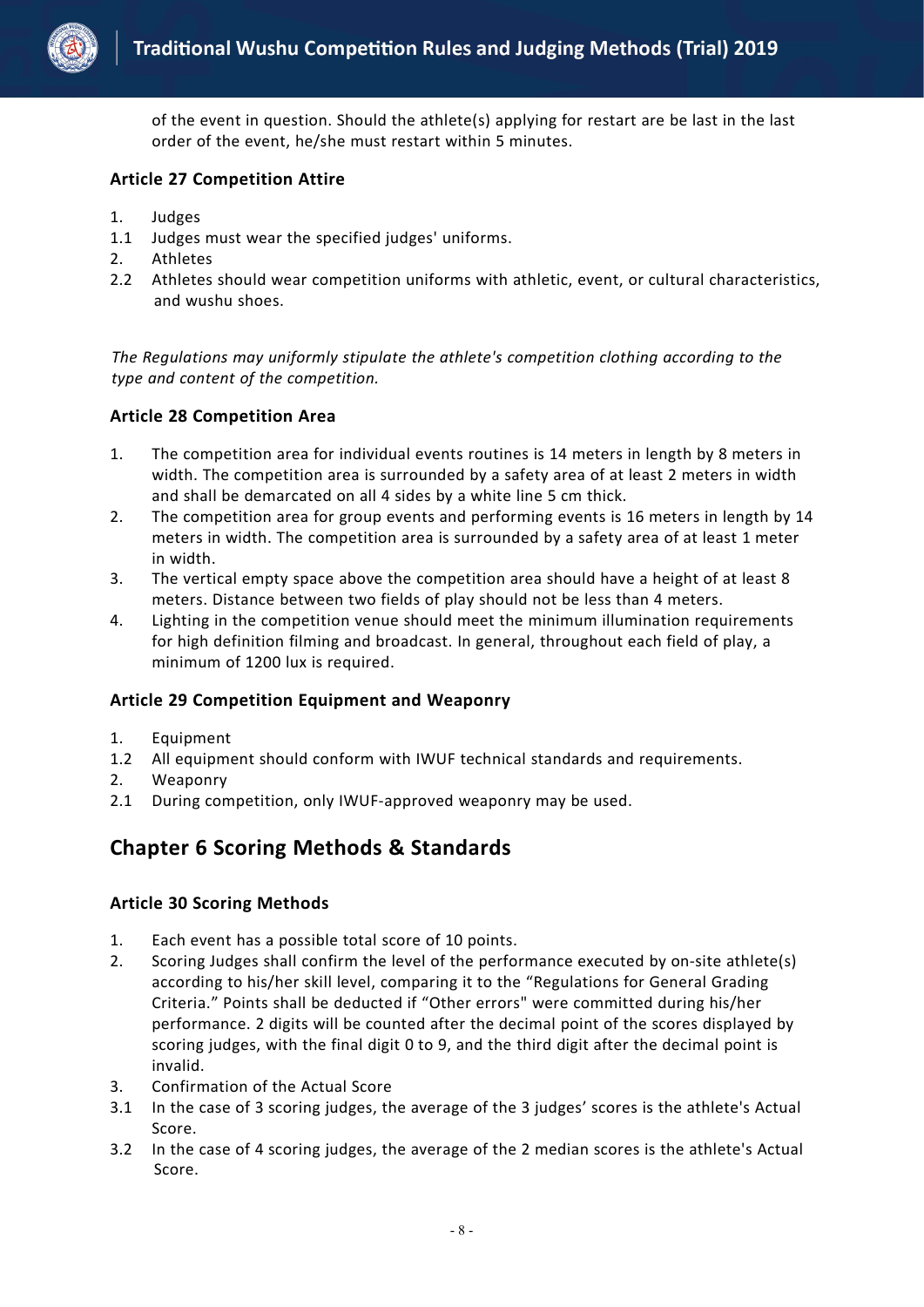

- 3.3 In the case of 5 scoring judges, the average of the 4 median scores is the athlete's Actual Score.
- 4. Head Judge Score Adjustments
- 4.1 If the actual score appears to be significantly unreasonable, the Head Judge may award additions or deductions before an athlete's final score is displayed.
- 4.2 The Head Judge may make score adjustments from 0.01 to 0.05.
- 4.3 The Head Judge may make score adjustments from 0.05 to 0.1 with the approval of the Chief Referee.
- 5. Determining the Final Score
- 5.1 The Head Judge deducts the "deduction points of Head Judge" from the athlete's Actual Score and adds the "Head Judge's adjusted score," the result of which is the athlete's Final Score.

## <span id="page-11-0"></span>**Article 31 Grading Criteria**

- 1. Performance Grading
- 1.1. Overview
	- Overall performance is graded into three (3) levels and nine (9) sublevels, with 8.50-10.00 points for "superior," 7.00-8.49 points for "average," and 5.00-6.99 points for "inferior" (*see Form 1 for details*).
- 1.2. Overall Performance grading requirements for Competition Events
	- Techniques are standard, with correct methods, and outstanding style. The routines performed by athletes should include the main content and techniques of the specific style, highlighting the technical characteristics of the style and the individual performing style.
	- Power is smooth, with accurate force, and movements are coordinated. Athletes' performances should show the strength and methods of the style. The hands, eyes, torso techniques, and steps should be coordinated, and weapon(s) should be coordinated with the whole body.
	- Rhythm is appropriate, with focus energy, and proficient techniques. Athletes' performances should show a reasonable rhythm of movement, a clear sense of attacking and defending, and proficient performing skills.
	- Structure is seamless, the choreography is practical, and the content is substantial. The complete set of movements of the athletes should be consistent with the technical characteristics of the style and be traditional in nature.
	- Movements should be standardized, soft, and natural; coherent and vivid, and of an appropriate speed; concentration is evident, with smooth breathing; the mind is peaceful, and the style is outstanding; the performance is combined with the characteristics of the style.
	- Duilian (Choreographed Sparring) content should be plentiful, with compact structure, realistic action, outstanding style, strict coordination, and realistic attacking and defending techniques.
	- The Jiti (Group Routine) Event should be cleanly organized. The techniques of the Group event should highlight the characteristics of the traditional style, subtly coordinated, the movements are uniform, with compact structure, well-planned layout, and rich pattern changes.
	- The music style should be in harmony with the event characteristics and technical movements.
- 1.3. Overall Performance grading requirements for Performance Events
	- Taking wushu techniques as the main content and absorbing and integrating other artistic elements properly.
	- Making good use of other artistic techniques to highlight the style.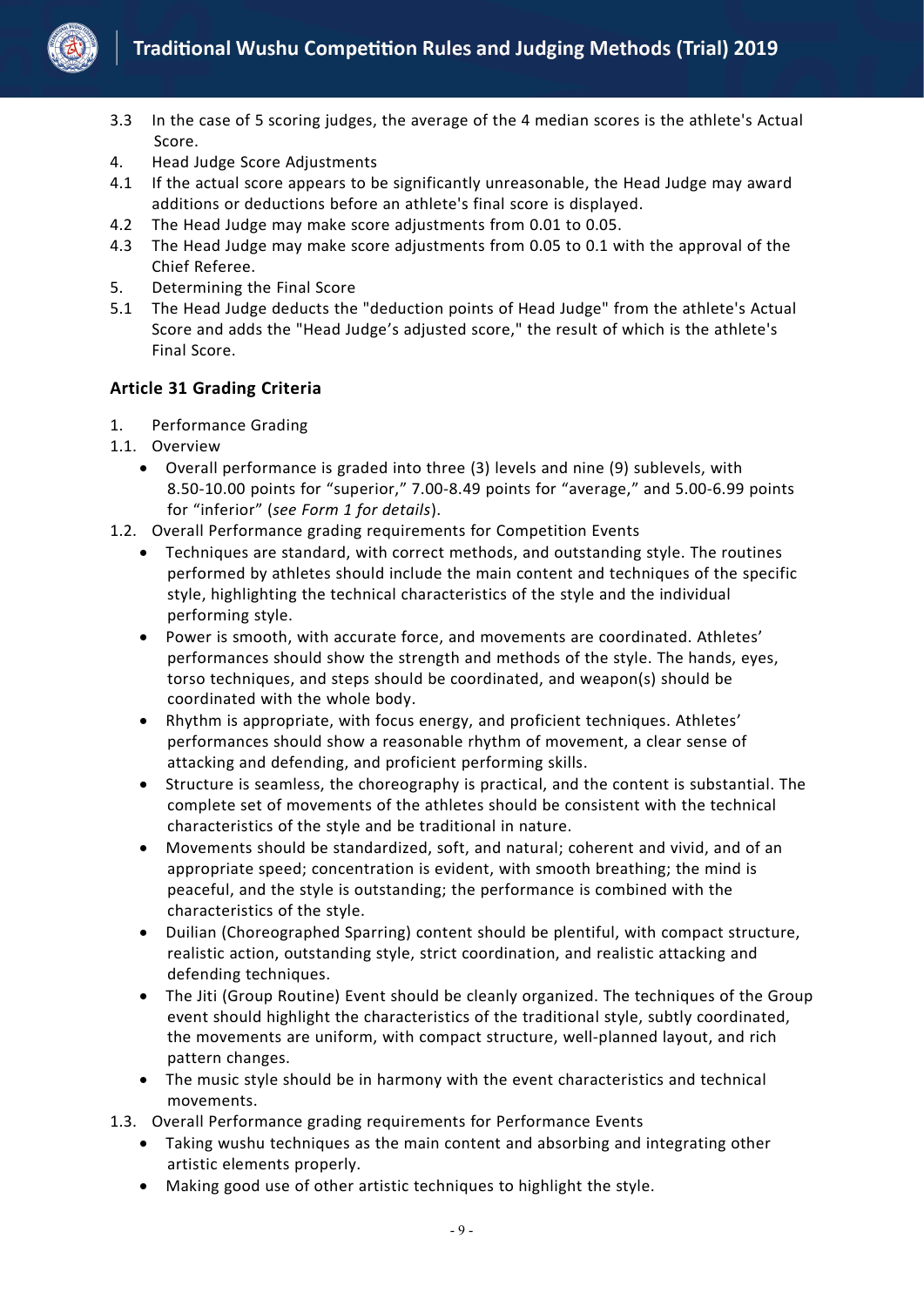

- The structure is compact, with plentiful content, proficient techniques, subtle cooperation, a clear theme, with an atmosphere drawing on popular trends and fully demonstrating a positive, healthy, and uplifting spirit.
- Music is closely related to the theme and movement, well-coordinated, and smooth.
- There is a sense of innovation.
- 2. Deductions
- 2.1. Deduction content and standards for other errors
	- Missing Movement: Deduction 0.1.
	- Out-of-bounds: Deduction 0.1.
	- Loss of Balance: (Sway/Shuffle/skip) Deduction 0.1.
	- Weapon/Clothing Affects Movements: Deduction 0.1.
	- Deformed Weapon: Deduction 0.1.
	- Additional Support: Deduction 0.2.
	- Broken Weapon: Deduction 0.3.
	- Dropped Weapon: Deduction 0.3.
	- Fall: Deduction 0.3.
	- For Duilian: Attack wide or off of target area: Deduction 0.1; Miss in attack or defense: Deduction 0.2; Mishit on Partner(s): Deduction 0.3.

*The deductions above will be made for each error as they occur. Technical errors will be deducted as they occur in a cumulative manner. (see Form 2 for details)*

- 2.2. Deductions by the Head Judge
	- The time it takes the athlete to complete the routine: If it is less than the specified time or exceeds the specified time by a total time of within 5 seconds (including 5 seconds), 0.1 points will be deducted; if it is less than the specified time or exceeds the specified time between 5 and 10 seconds (including 10 seconds, 0.2 points will be deducted; if it is less than the specified time or exceeds the specified time by more than 10 seconds,<br>0.3 points will be deducted. At most 0.3 points may be deducted for time.
	- Should an athlete fail to complete his/her routine within the specified time and the total deduction by the Head Judge has reached 0.3 points, the Head Judge shall notify athlete promptly to end his/her performance. This case shall be regarded as the athlete finished his/her routine.
	- Should the athlete have not completed his/her routine for his/her own reasons, she/he may restart once with the consent of the Head Judge. After his/her performance is finished, the Head Judge shall deduct 1 point from the athlete's score. Athletes who could not completed their routine for reasons beyond their controlmay restart his/her routine once without penalty points at the Head Judge's discretion.
	- Should the number of athletes in the Group Event be fewer than the number specified in the competition regulations, 0.5 points shall be deducted for each athlete missing.
	- If the music does not meet the requirements of the competition regulations, 0.1 points will be deducted.
	- In any traditional wushu taolu performances, should there appear any Degree of Difficulty Movement in the B-level and above as stipulated in the "Wushu Taolu Competition Rules" (2019) approved by the International Wushu Federation, 1 point will be deducted for each occurrence.

#### <span id="page-12-0"></span>**Article 32 Miscellaneous**

- 1. The above rules apply to traditional wushu (Kung Fu) competitions atall levels.
- 2. The right of interpretation belongs solely to International Wushu Federation.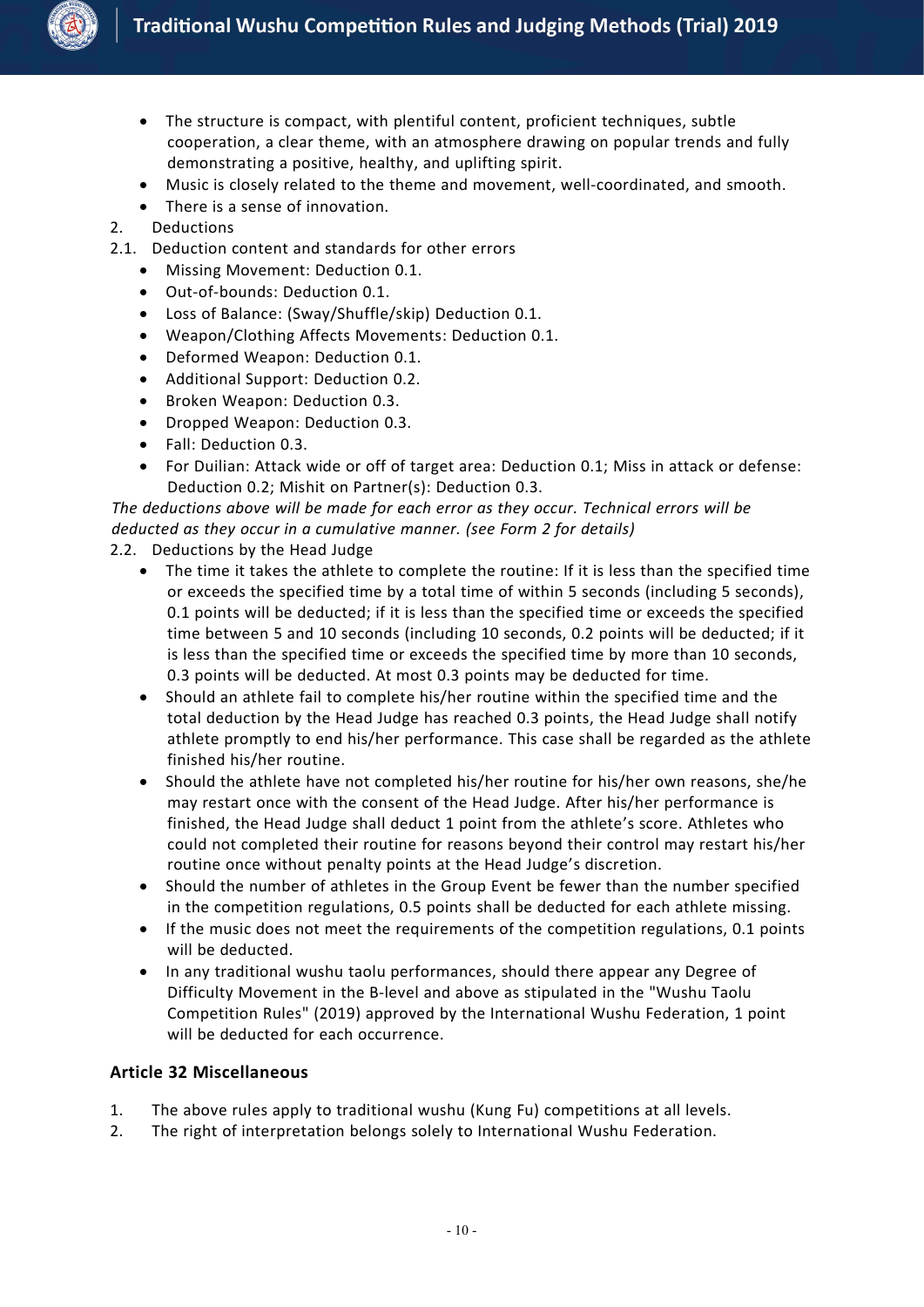

| <b>Grading for Overall Performance and Score Range</b> |  |
|--------------------------------------------------------|--|
|--------------------------------------------------------|--|

|                 | Level  | <b>Grade</b>   | <b>Score Range</b> |  |  |
|-----------------|--------|----------------|--------------------|--|--|
|                 | Higher | $\bigcirc$     | $9.50 - 10.00$     |  |  |
| <b>Superior</b> | Middle | $^{\circledR}$ | 9.00-9.49          |  |  |
|                 | Lower  | $\circledS$    | 8.50-8.99          |  |  |
|                 | Higher | $\bigcirc$     | 8.00-8.49          |  |  |
| Fine            | Middle | $\circledS$    | 7.50-7.99          |  |  |
|                 | Lower  | $^{\circledR}$ | 7.00-7.49          |  |  |
|                 | Higher | $\circledcirc$ | 6.50-6.99          |  |  |
| <b>Inferior</b> | Middle | $^\circledR$   | $6.00 - 6.49$      |  |  |
|                 | Lower  | $^\circledR$   | 5.00-5.99          |  |  |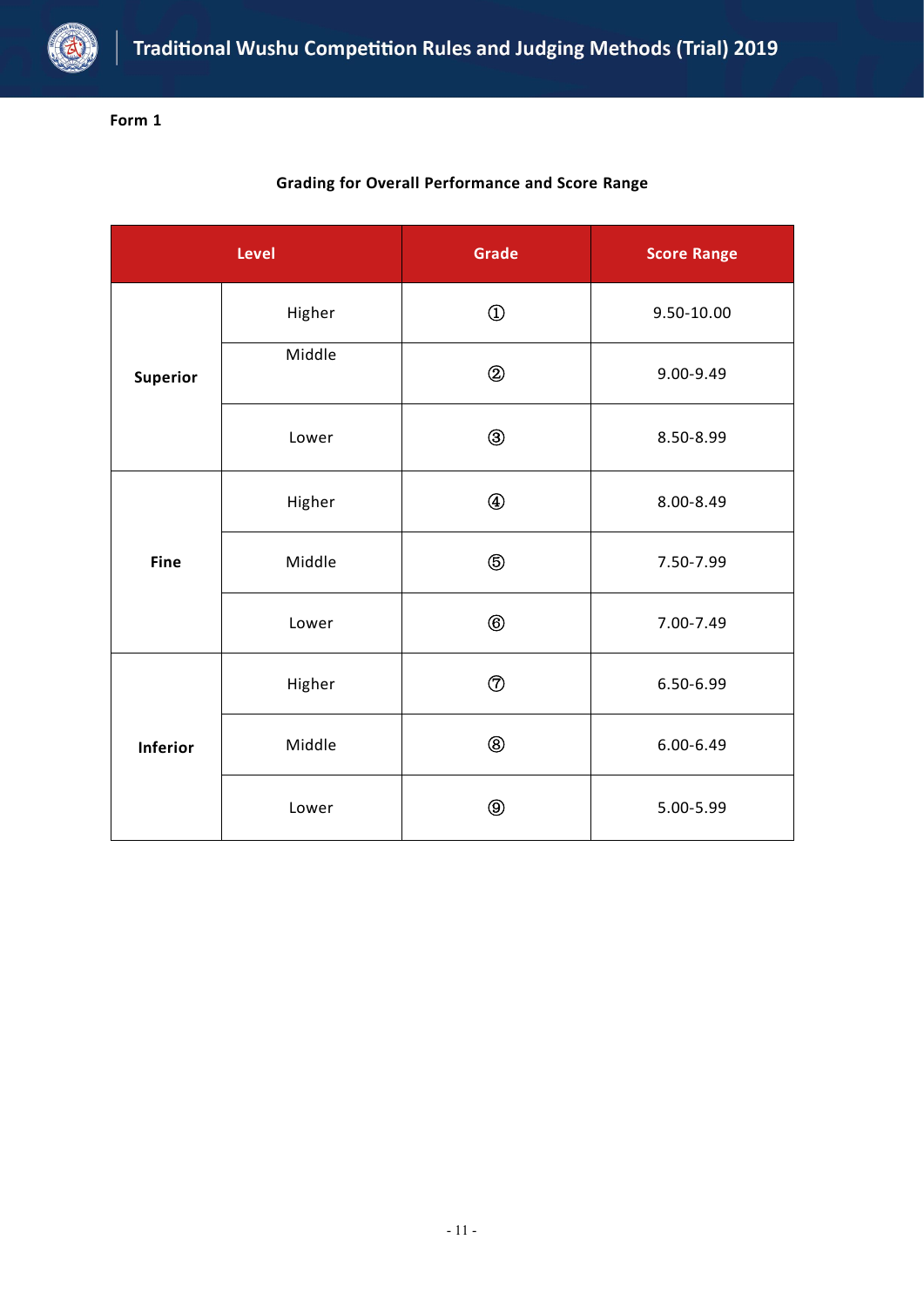

|                              |                                                                                                                                                                                                    | <b>Deduction Content &amp; Criteria</b> |                                                        |
|------------------------------|----------------------------------------------------------------------------------------------------------------------------------------------------------------------------------------------------|-----------------------------------------|--------------------------------------------------------|
| <b>Category</b>              | 0.1 Deduction                                                                                                                                                                                      | <b>0.2 Deduction</b>                    | <b>0.3 Deduction</b>                                   |
| Attire/Shoes/<br>Accessories | • Broad sword ribbon, straight<br>sword tassel, or soft weapon<br>entangles hand or body<br>· Buckle/button is open or<br>ripped<br>• Attire or headwear fallen to<br>ground<br>• Shoe(s) fall off |                                         |                                                        |
| Weapons &<br>Apparel         | • Weapon unintentionally<br>makes contact with the floor<br>• Weapon leaves the hand(s)<br>• Weapon touches/entangles<br>the body<br>• Weapon deformed                                             |                                         | • Weapon broken<br>• Weapon<br>dropped on the<br>floor |
| Out-of-Bounds                | • Any part of competitor's body<br>touches floor outside carpet<br>boundary line                                                                                                                   |                                         |                                                        |
| Lose Balance                 | • Torso sways, foot shuffles or<br>skips                                                                                                                                                           | • Extra support                         | $\bullet$ Fall                                         |
| Missing                      | • Each missing movement                                                                                                                                                                            |                                         |                                                        |
| <b>Duilian</b>               | • Attack wide or off of target<br>area                                                                                                                                                             | • Misses in attack or<br>defense        | • Mishit on<br>partner(s)                              |

#### **Other Errors Deduction Content, Criteria & Codes**

#### **Other Errors Explanation:**

- **Sway:** A sway is defined an athlete's upper body is displaced (sways) in 2 different directions. For example, if the athlete loses his center of balance and leans his/her upper body to maintain his balance, either left and right, forward and backwards, or in a circular motion ending upright, it is regarded as a sway.
- **Shuffle:** This refers to a situation when standing or landing on both feet or on a single foot or on one foot and one leg. Should any supporting foot move or be displaced laterally it is considered as a shuffle.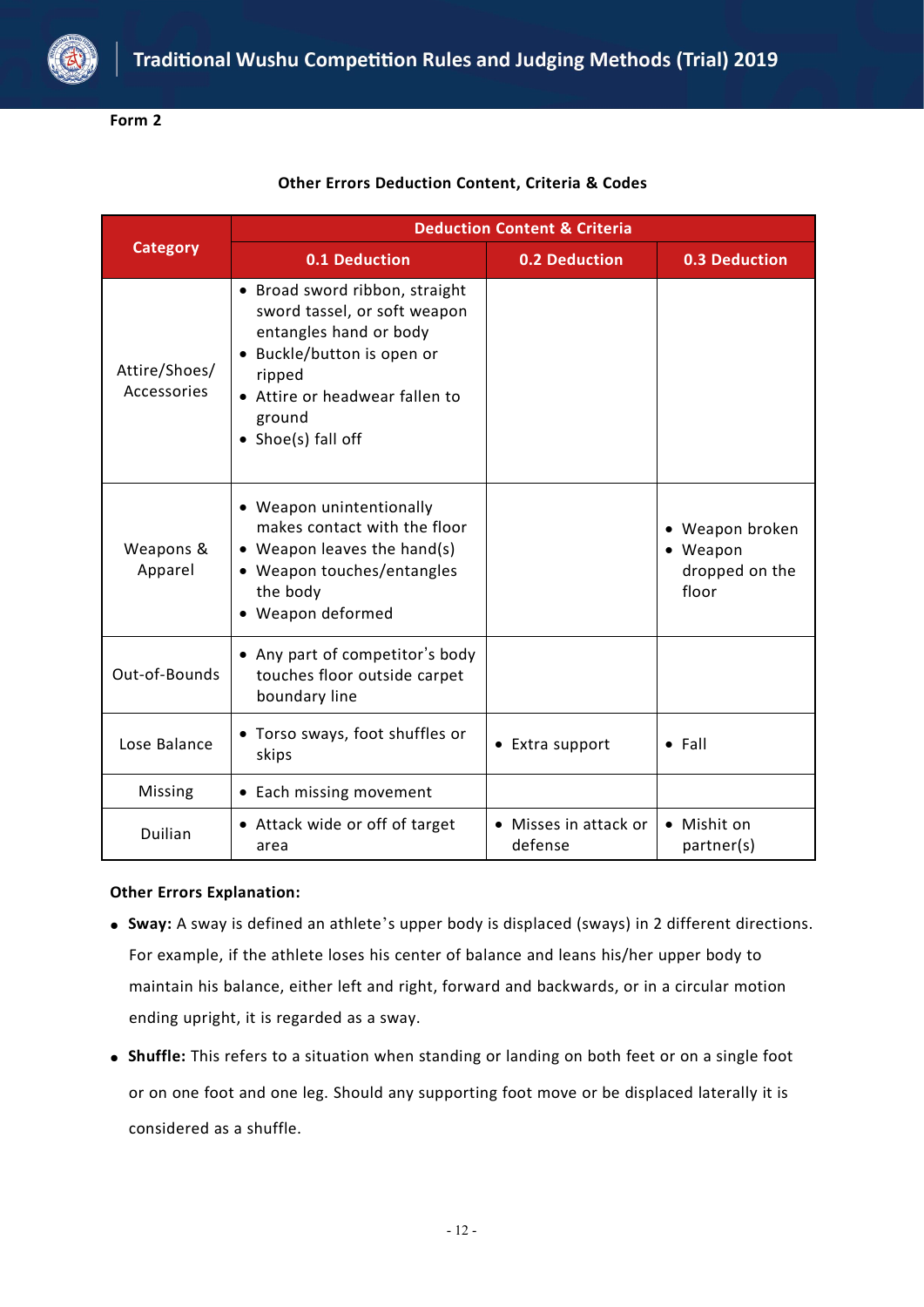

- **Skip:** This refers to a situation when standing or landing on both feet or on a single foot. Should any supporting foot leave the carpet in a skip or hop it is considered a skip.
- **Additional Support:** Should an athlete, during his/her performance, either when moving or in a set posture, lose balance and make use of a hand, elbow, knee, non-supporting leg (during a single leg posture) or the weapon as an additional support it is considered as an additional support. (Note: should the weapon hit the floor during the course of a movement without any force applied to it as additional support it should be considered as a weapon hitting the body or floor and be deducted for accordingly).
- **Fall:** Should an athlete, during his/her performance, either when moving or in a set posture, lose balance and make use of both hands, the head, the upper arm (above the elbow), shoulder, torso, buttocks; or should any two or more parts of the body simultaneously make contact with the floor, or one part of the body and the weapon (the weapon is considered an extension of the arm), it is considered as a fall. (Note: In Choreographed Sparring events, intentional falls to the ground are neither considered as nor deducted for as falls).
- **Weapon-Touching-Body:** Should an athlete, during a technique with a weapon strike, tap or touch any part of his/her body, it will be considered as weapon-touching-body and be deducted accordingly.
- **Weapon Deformed:**This refers to when the weapon has been deformed to a degree in excess of 45° from its original intended shape.
- **Weapon Broken:** This refers to when the weapon has been broken into at least two parts from its original intended shape.
- **Out-of-bounds:** Should an athlete, during his/her performance, touch the floor outside of the boundary line of the competition arena with any part of his/her body, it is considered as out-of-bounds. Should the weapon touch the floor outside of the boundary line of the competition arena, or any part of the performer's body extend beyond the boundary line of the competition arena but not make contact with the floor it is not considered as out-of-bounds.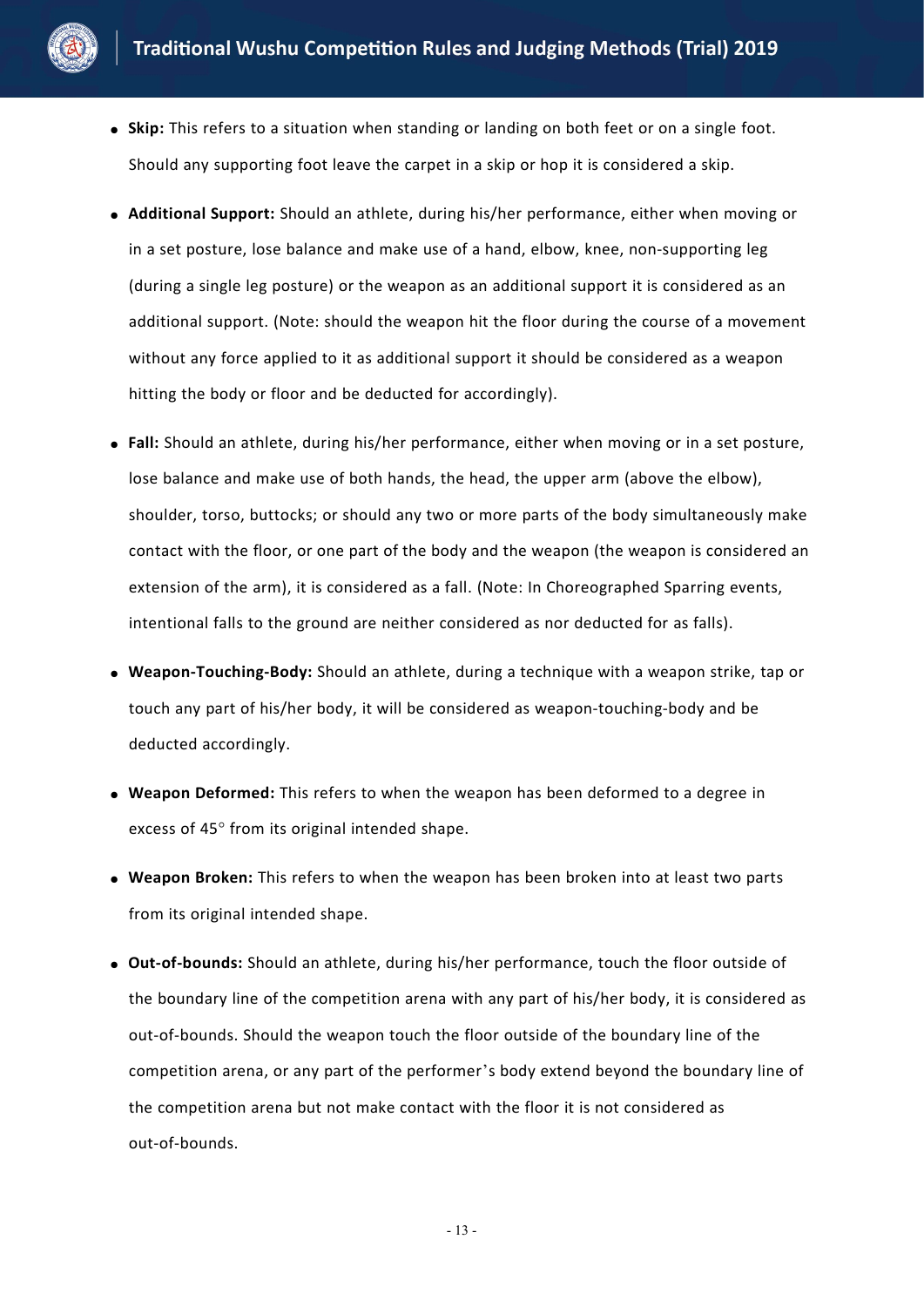

# Participant Registration Information Form

| Email Address 1: [19] Daniel Marshall Address 1: [19] Daniel Marshall Address 1: [19] Daniel Marshall Address  |  |
|----------------------------------------------------------------------------------------------------------------|--|
| Contact Person: [1995] [1996] Contact Person: [1996] [1996] [1996] [1996] [1996] [1996] [1996] [1996] [1996] [ |  |

#### For Team Officials:

| No. | <b>Full Name</b> | Gender | <b>ID Type</b> | <b>ID Number</b> |
|-----|------------------|--------|----------------|------------------|
|     |                  |        |                |                  |
|     |                  |        |                |                  |
| ີ   |                  |        |                |                  |
| 4   |                  |        |                |                  |

For Athletes:

| No. | <b>Full Name</b> | Gender | <b>ID Type</b> | <b>ID Number</b> |  |
|-----|------------------|--------|----------------|------------------|--|
| 1   |                  |        |                |                  |  |
| 2   |                  |        |                |                  |  |
| 3   |                  |        |                |                  |  |
| 4   |                  |        |                |                  |  |
| 5   |                  |        |                |                  |  |
| 6   |                  |        |                |                  |  |
| 7   |                  |        |                |                  |  |
| 8   |                  |        |                |                  |  |

Federation Stamp Date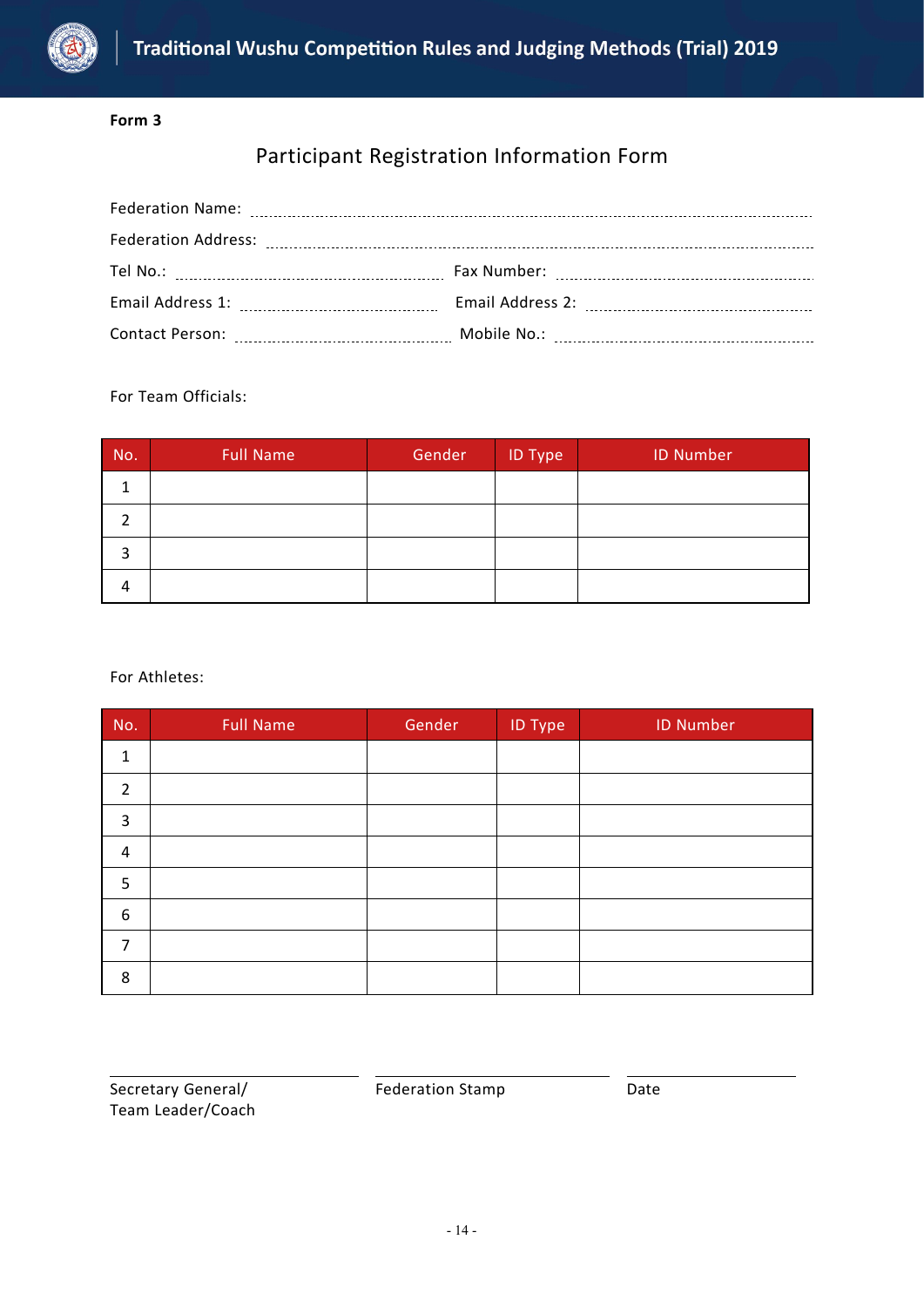

## Event Participation Registration Form

| Team Name:     |        |      |       | Team Leader: |                                       |              | Coach:                          |       |                                     |                          | Team Doctor:   |       |                |                |      |  |
|----------------|--------|------|-------|--------------|---------------------------------------|--------------|---------------------------------|-------|-------------------------------------|--------------------------|----------------|-------|----------------|----------------|------|--|
|                |        |      |       |              |                                       |              |                                 |       |                                     | <b>Competition Event</b> |                |       |                |                |      |  |
|                |        |      |       | Date         | <b>Traditional Bare Hand Routines</b> |              |                                 |       | <b>Traditional Weapons Routines</b> |                          |                |       | <b>Duilian</b> |                |      |  |
| No.            | Gender | Name | Group | of           | Taijiquan                             | Nanquan      | Other<br><b>Bare-hand style</b> |       | Single<br>weapon                    | Double<br>Weapons        | Soft<br>Weapon | Event | Athlete        | Group<br>Event |      |  |
|                |        |      |       |              |                                       | <b>Birth</b> | Event                           | Event | <b>Bare</b>                         | Event                    | <b>Event</b>   | Event | Routine        | Name           | Name |  |
|                |        |      |       |              | Name                                  | Name         | hand<br>style                   | Name  | Name                                | Name                     | Name           |       |                |                |      |  |
| 1              |        |      |       |              |                                       |              |                                 |       |                                     |                          |                |       |                |                |      |  |
| $\overline{2}$ | Men/   |      |       |              |                                       |              |                                 |       |                                     |                          |                |       |                |                |      |  |
| 3              | Women  |      |       |              |                                       |              |                                 |       |                                     |                          |                |       |                |                |      |  |
| 4              |        |      |       |              |                                       |              |                                 |       |                                     |                          |                |       |                |                |      |  |
| 5              |        |      |       |              |                                       |              |                                 |       |                                     |                          |                |       |                |                |      |  |
| 6              |        |      |       |              |                                       |              |                                 |       |                                     |                          |                |       |                |                |      |  |

Contacts: Thome Number: Phone Number: Representative Team (Seal)

DD/MM/YY

**Note:** 1. Please specify the name of routine according to the event classification in the contest rules. 2. Please specify the name of combat event and group event in the correct columns and tick "√"in the<br>contrastive co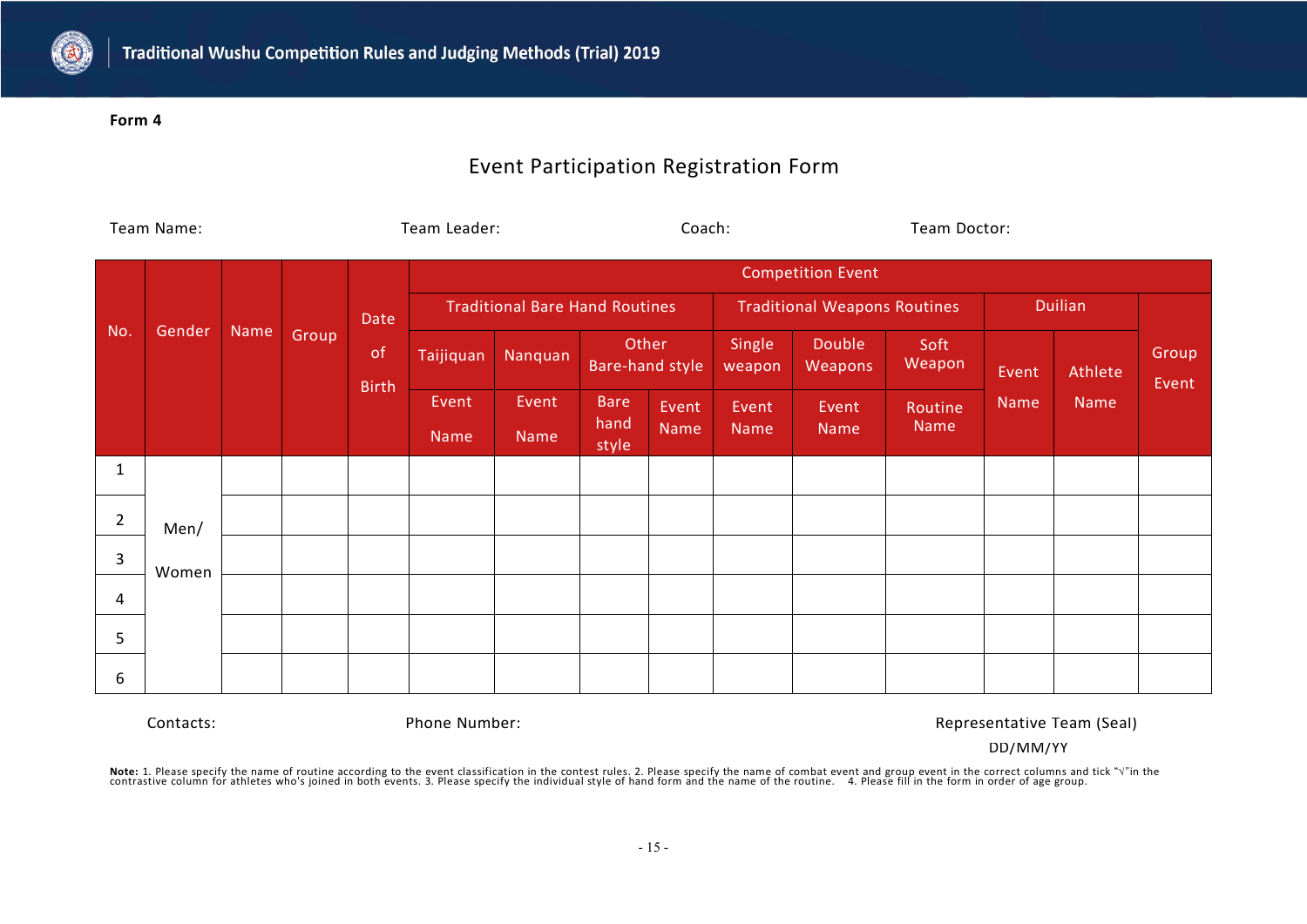

# Participating Team Composition Numbers

| No. | Team   |                | Team<br>Leader | Team        | Coaches     |              | Team<br>Doctor |                | Athletes                              | Other        |                 | Subtotal | Totals |
|-----|--------|----------------|----------------|-------------|-------------|--------------|----------------|----------------|---------------------------------------|--------------|-----------------|----------|--------|
|     | (Code) | $\mathsf{M}^+$ | $\mathsf F$    | $M_{\odot}$ | $\mathsf F$ | $\mathsf{M}$ | $\mathsf F$    | $\mathsf{M}^+$ | $\mathsf{F}^{\scriptscriptstyle\vee}$ | $\mathsf{M}$ | $\vert F \vert$ |          |        |
|     |        |                |                |             |             |              |                |                |                                       |              |                 |          |        |
|     |        |                |                |             |             |              |                |                |                                       |              |                 |          |        |
|     |        |                |                |             |             |              |                |                |                                       |              |                 |          |        |
|     |        |                |                |             |             |              |                |                |                                       |              |                 |          |        |
|     |        |                |                |             |             |              |                |                |                                       |              |                 |          |        |
|     |        |                |                |             |             |              |                |                |                                       |              |                 |          |        |
|     |        |                |                |             |             |              |                |                |                                       |              |                 |          |        |
|     |        |                |                |             |             |              |                |                |                                       |              |                 |          |        |
|     |        |                |                |             |             |              |                |                |                                       |              |                 |          |        |
|     |        |                |                |             |             |              |                |                |                                       |              |                 |          |        |
|     |        |                |                |             |             |              |                |                |                                       |              |                 |          |        |
|     |        |                |                |             |             |              |                |                |                                       |              |                 |          |        |
|     |        |                |                |             |             |              |                |                |                                       |              |                 |          |        |
|     |        |                |                |             |             |              |                |                |                                       |              |                 |          |        |
|     |        |                |                |             |             |              |                |                |                                       |              |                 |          |        |
|     |        |                |                |             |             |              |                |                |                                       |              |                 |          |        |
|     |        |                |                |             |             |              |                |                |                                       |              |                 |          |        |
|     |        |                |                |             |             |              |                |                |                                       |              |                 |          |        |
|     |        |                |                |             |             |              |                |                |                                       |              |                 |          |        |
|     | Totals |                |                |             |             |              |                |                |                                       |              |                 |          |        |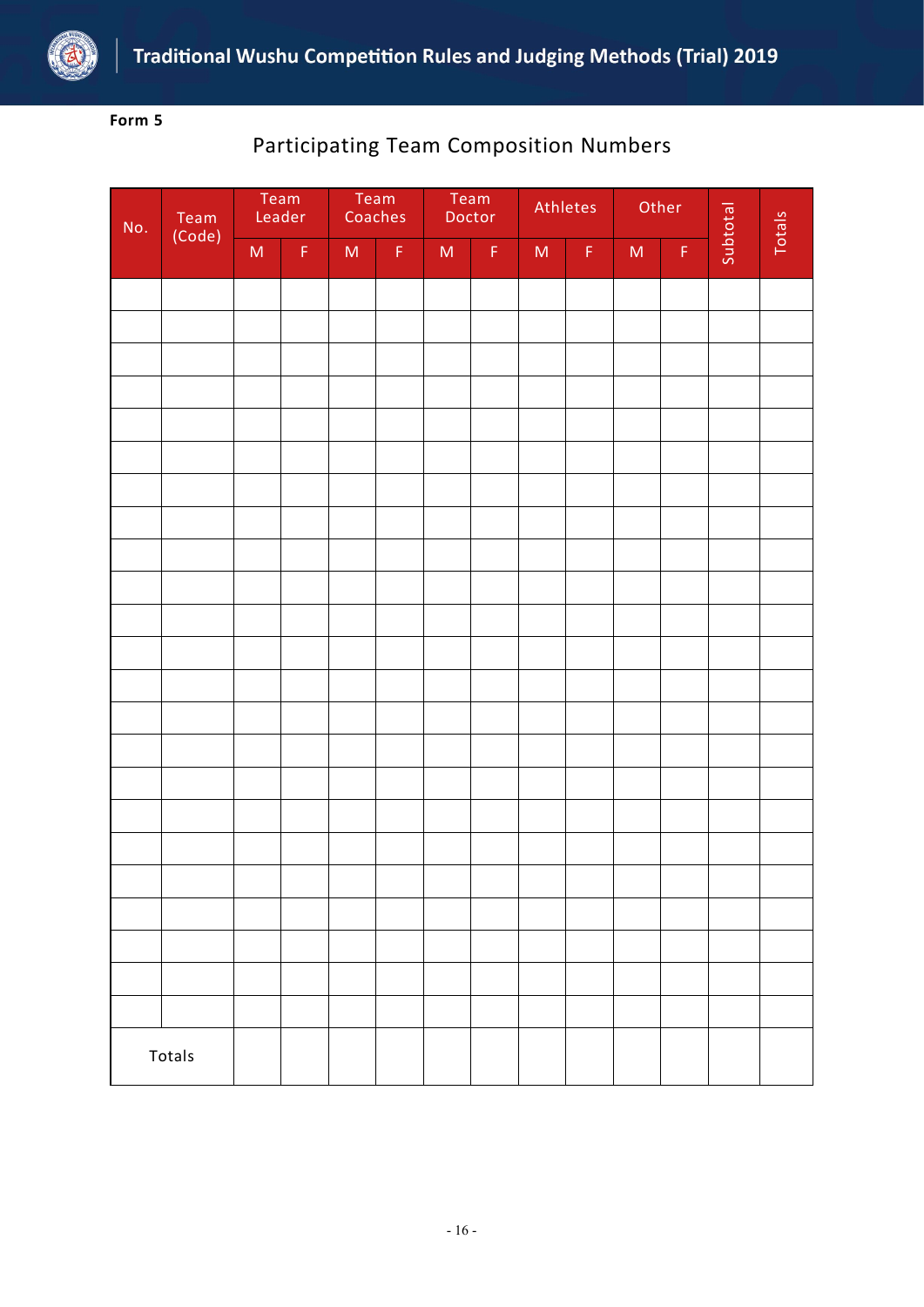

## Event Participation Numbers

| No. | Team<br>(Code) |           | Totals  |                |       |  |
|-----|----------------|-----------|---------|----------------|-------|--|
|     |                | Bare hand | Weapons | <b>Duilian</b> | Group |  |
|     |                |           |         |                |       |  |
|     |                |           |         |                |       |  |
|     |                |           |         |                |       |  |
|     |                |           |         |                |       |  |
|     |                |           |         |                |       |  |
|     |                |           |         |                |       |  |
|     |                |           |         |                |       |  |
|     |                |           |         |                |       |  |
|     |                |           |         |                |       |  |
|     |                |           |         |                |       |  |
|     |                |           |         |                |       |  |
|     |                |           |         |                |       |  |
|     |                |           |         |                |       |  |
|     |                |           |         |                |       |  |
|     |                |           |         |                |       |  |
|     |                |           |         |                |       |  |
|     |                |           |         |                |       |  |
|     |                |           |         |                |       |  |
|     |                |           |         |                |       |  |
|     |                |           |         |                |       |  |
|     |                |           |         |                |       |  |
|     |                |           |         |                |       |  |
|     |                |           |         |                |       |  |
|     | Totals         |           |         |                |       |  |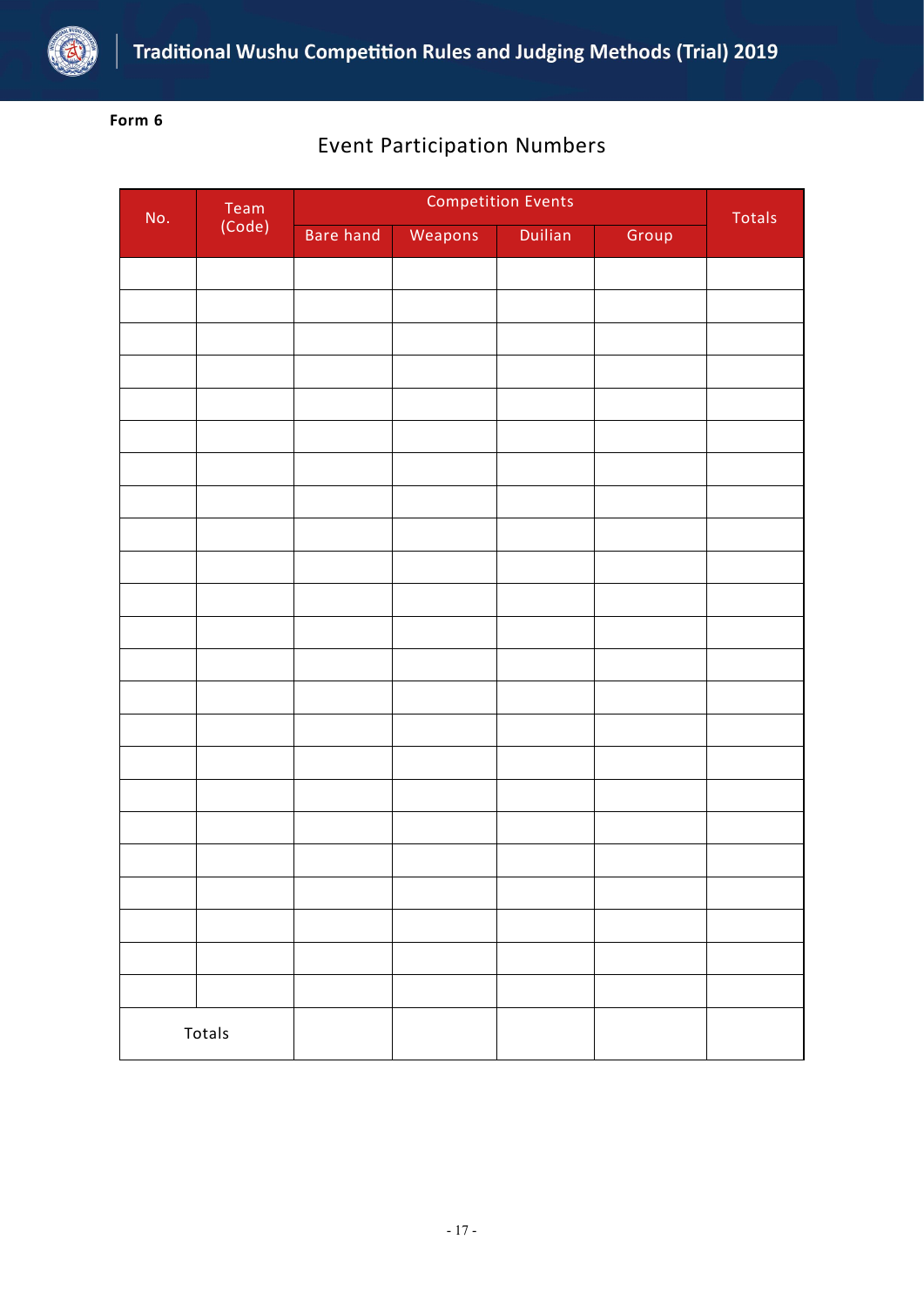

# Overall Event and Age Group Participation Numbers

|     |            |           |    | Male Age Groups |    |      | Female Age Groups |    |           |           |    |        |
|-----|------------|-----------|----|-----------------|----|------|-------------------|----|-----------|-----------|----|--------|
| No. | Event Type | <b>MA</b> | MB | MC              | MD | $ME$ | WA                | WB | <b>WC</b> | <b>WD</b> | WE | Totals |
|     |            |           |    |                 |    |      |                   |    |           |           |    |        |
|     |            |           |    |                 |    |      |                   |    |           |           |    |        |
|     |            |           |    |                 |    |      |                   |    |           |           |    |        |
|     |            |           |    |                 |    |      |                   |    |           |           |    |        |
|     |            |           |    |                 |    |      |                   |    |           |           |    |        |
|     |            |           |    |                 |    |      |                   |    |           |           |    |        |
|     |            |           |    |                 |    |      |                   |    |           |           |    |        |
|     |            |           |    |                 |    |      |                   |    |           |           |    |        |
|     |            |           |    |                 |    |      |                   |    |           |           |    |        |
|     |            |           |    |                 |    |      |                   |    |           |           |    |        |
|     |            |           |    |                 |    |      |                   |    |           |           |    |        |
|     |            |           |    |                 |    |      |                   |    |           |           |    |        |
|     |            |           |    |                 |    |      |                   |    |           |           |    |        |
|     |            |           |    |                 |    |      |                   |    |           |           |    |        |
|     |            |           |    |                 |    |      |                   |    |           |           |    |        |
|     |            |           |    |                 |    |      |                   |    |           |           |    |        |
|     |            |           |    |                 |    |      |                   |    |           |           |    |        |
|     |            |           |    |                 |    |      |                   |    |           |           |    |        |
|     |            |           |    |                 |    |      |                   |    |           |           |    |        |
|     |            |           |    |                 |    |      |                   |    |           |           |    |        |
|     |            |           |    |                 |    |      |                   |    |           |           |    |        |
|     |            |           |    |                 |    |      |                   |    |           |           |    |        |
|     |            |           |    |                 |    |      |                   |    |           |           |    |        |
|     |            |           |    |                 |    |      |                   |    |           |           |    |        |
|     |            |           |    |                 |    |      |                   |    |           |           |    |        |
|     | Totals     |           |    |                 |    |      |                   |    |           |           |    |        |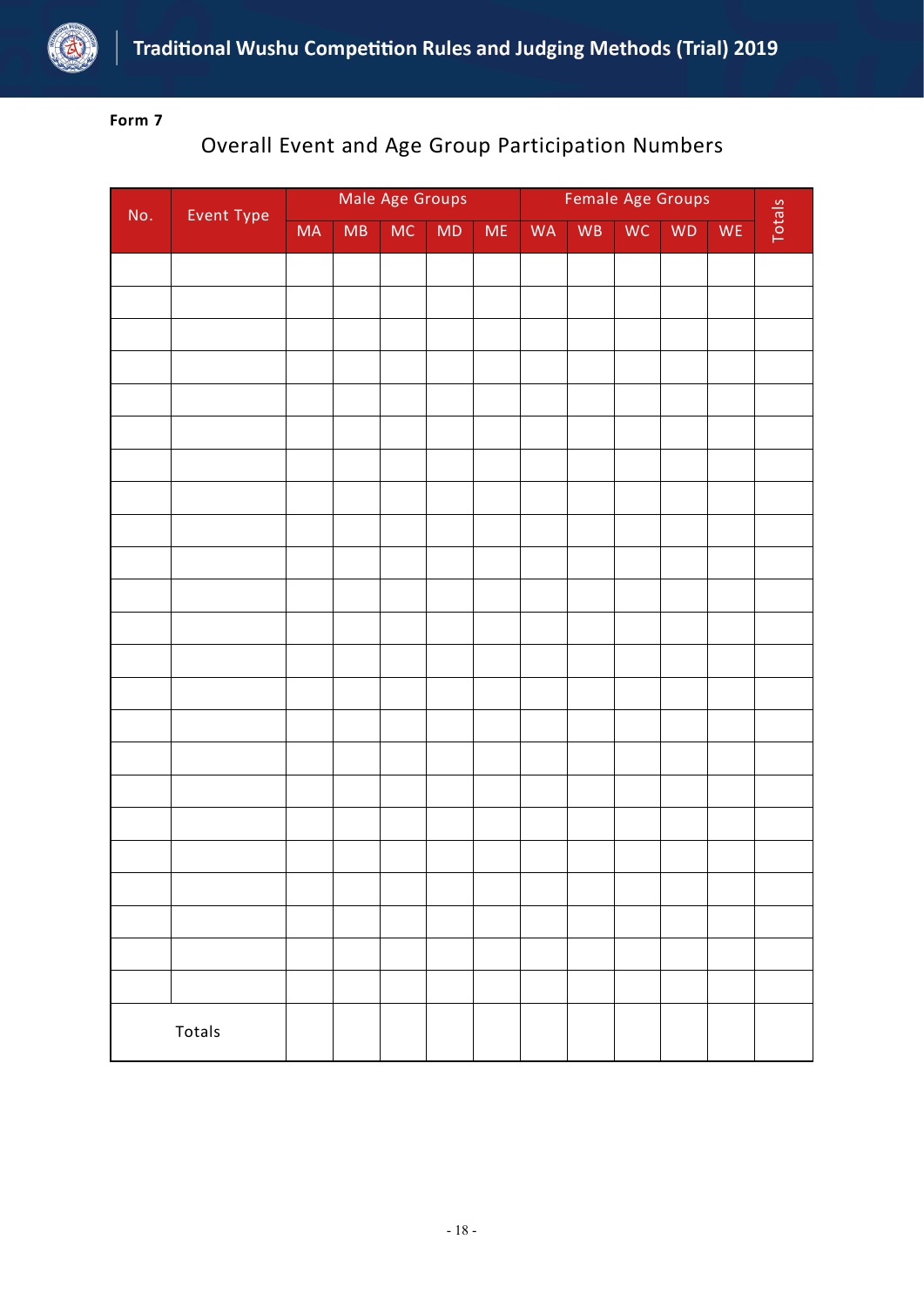

# Scoring Judge Score Recording Form

| Event:             |       |                               |        |       |  |
|--------------------|-------|-------------------------------|--------|-------|--|
| Comp.<br>Order No. |       | <b>Score Record</b>           | Actual | Final |  |
|                    | Grade | <b>Other Error Deductions</b> | Score  | Score |  |
|                    |       |                               |        |       |  |
|                    |       |                               |        |       |  |
|                    |       |                               |        |       |  |
|                    |       |                               |        |       |  |
|                    |       |                               |        |       |  |
|                    |       |                               |        |       |  |
|                    |       |                               |        |       |  |
|                    |       |                               |        |       |  |
|                    |       |                               |        |       |  |
|                    |       |                               |        |       |  |
|                    |       |                               |        |       |  |
|                    |       |                               |        |       |  |
|                    |       |                               |        |       |  |
|                    |       |                               |        |       |  |
|                    |       |                               |        |       |  |
|                    |       |                               |        |       |  |
|                    |       |                               |        |       |  |

Judge No.: Signature: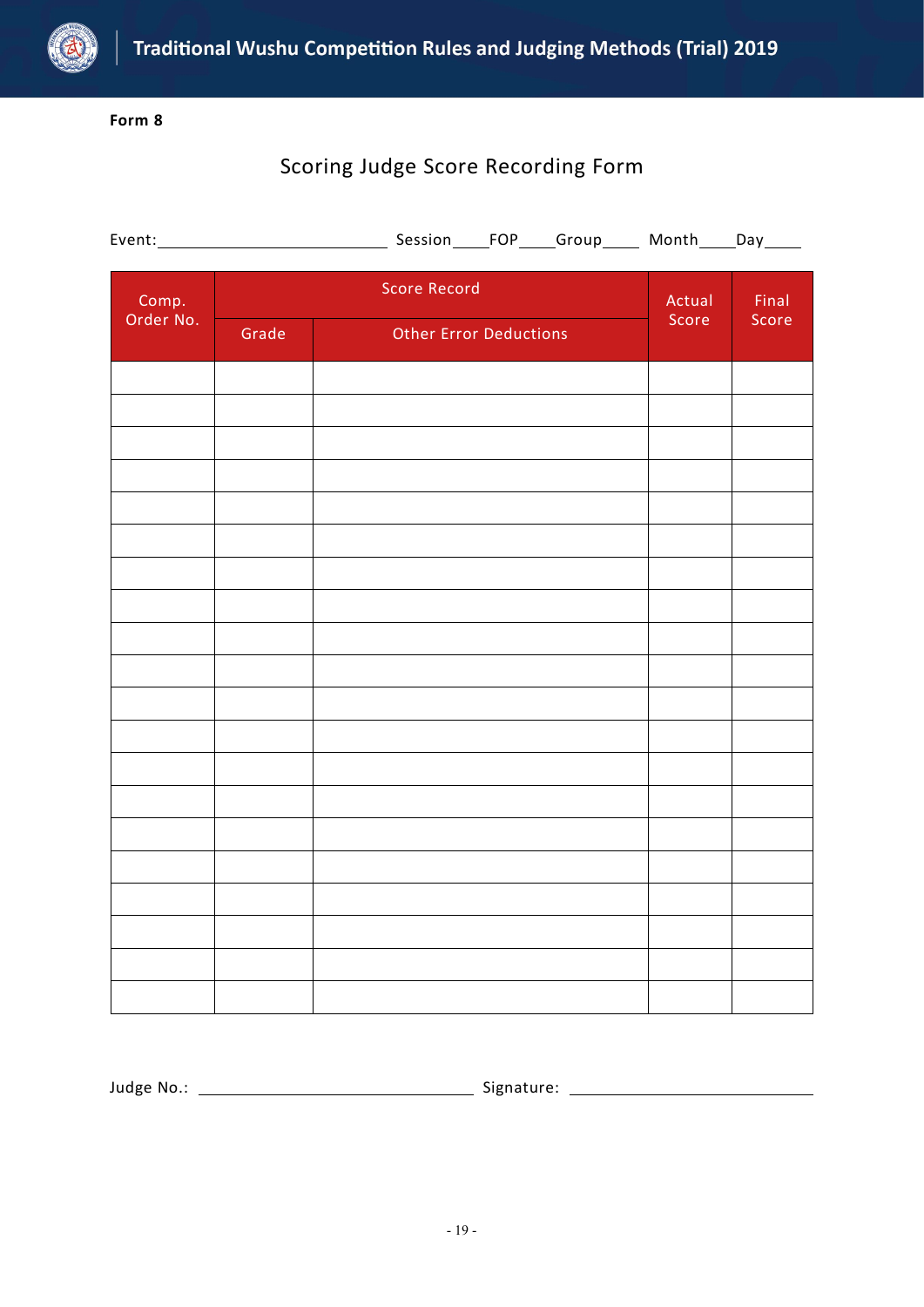

# Head Judge Score Recording Form

|              |                         |                |              | Session_________FOP________Group________ |                     |                 |          |                                                                                                                                                  |                |                 | Month________Day________ |                     |       |
|--------------|-------------------------|----------------|--------------|------------------------------------------|---------------------|-----------------|----------|--------------------------------------------------------------------------------------------------------------------------------------------------|----------------|-----------------|--------------------------|---------------------|-------|
| Comp.        |                         |                |              |                                          |                     |                 |          | <b>Scoring Judges' Scores</b>                                                                                                                    |                |                 |                          | Head Judge<br>Score | Final |
| Order<br>No. | <b>Exercise Athlete</b> | Team<br>(Code) | Age<br>Group | Routine<br>Duration                      | $\mathbf{1}^{\top}$ | $\sim$ 2 $\sim$ | $\sim$ 3 | $\begin{array}{ c c c c c }\n\hline\n\text{A} & \text{B} & \text{C} \\ \hline\n\text{A} & \text{C} & \text{D} & \text{A} \\ \hline\n\end{array}$ | 5 <sup>°</sup> | Actual<br>Score | tions                    | Deduc Additi<br>ons | Score |
|              |                         |                |              |                                          |                     |                 |          |                                                                                                                                                  |                |                 |                          |                     |       |
|              |                         |                |              |                                          |                     |                 |          |                                                                                                                                                  |                |                 |                          |                     |       |
|              |                         |                |              |                                          |                     |                 |          |                                                                                                                                                  |                |                 |                          |                     |       |
|              |                         |                |              |                                          |                     |                 |          |                                                                                                                                                  |                |                 |                          |                     |       |
|              |                         |                |              |                                          |                     |                 |          |                                                                                                                                                  |                |                 |                          |                     |       |
|              |                         |                |              |                                          |                     |                 |          |                                                                                                                                                  |                |                 |                          |                     |       |
|              |                         |                |              |                                          |                     |                 |          |                                                                                                                                                  |                |                 |                          |                     |       |
|              |                         |                |              |                                          |                     |                 |          |                                                                                                                                                  |                |                 |                          |                     |       |
|              |                         |                |              |                                          |                     |                 |          |                                                                                                                                                  |                |                 |                          |                     |       |
|              |                         |                |              |                                          |                     |                 |          |                                                                                                                                                  |                |                 |                          |                     |       |
|              |                         |                |              |                                          |                     |                 |          |                                                                                                                                                  |                |                 |                          |                     |       |

Head Judge signature: Scheduler-Recorder signature: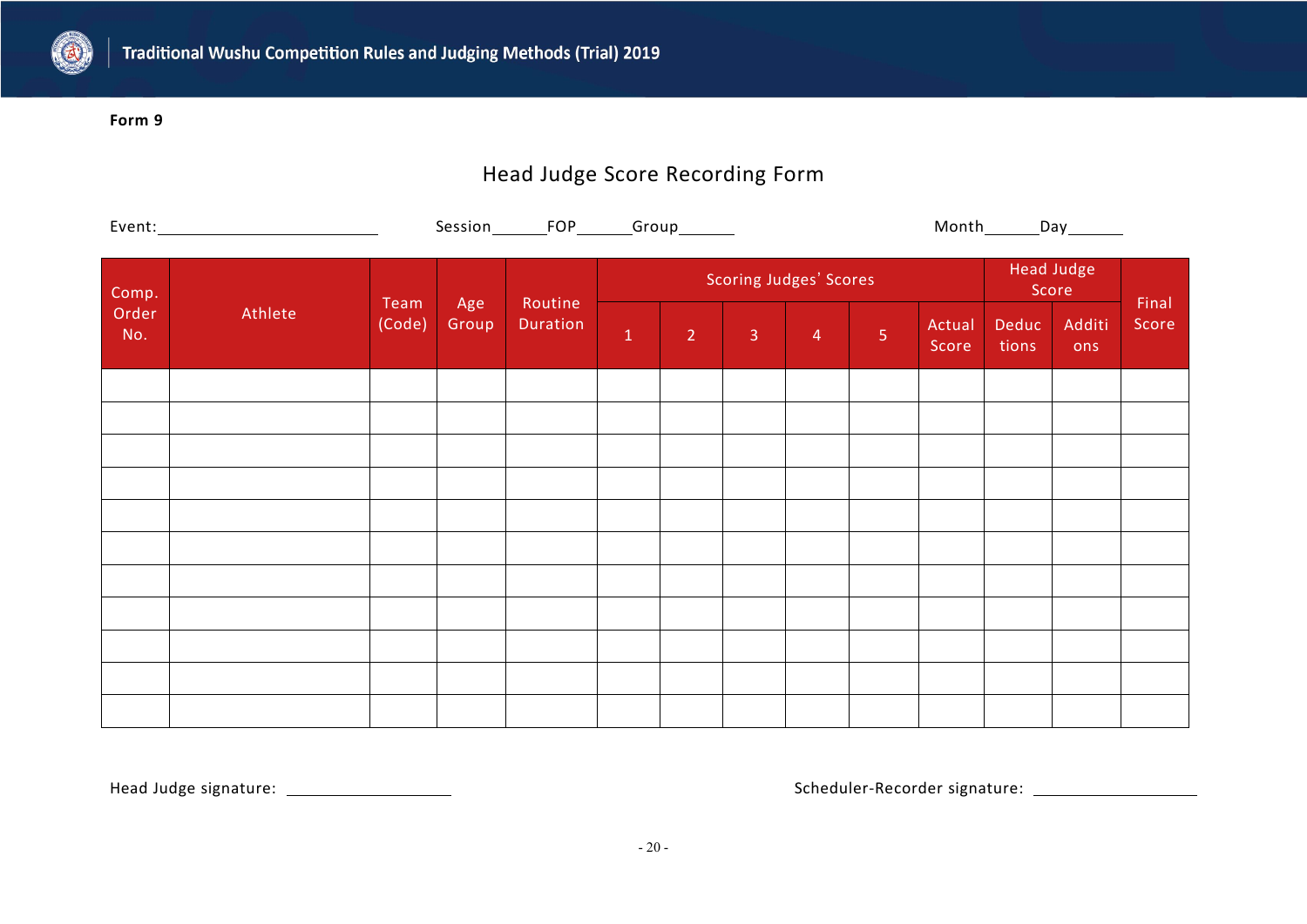

# Individual and Duilian Event Final Score and Ranking Form

|                       | Event: Event and the second state of the second state of the second state of the second state of the second state of the second state of the second state of the second state of the second state of the second state of the s |                | Session____FOP____Group_____ Month____Day____ |       |                   |
|-----------------------|--------------------------------------------------------------------------------------------------------------------------------------------------------------------------------------------------------------------------------|----------------|-----------------------------------------------|-------|-------------------|
| Comp.<br>Order<br>No. | Athlete                                                                                                                                                                                                                        | Team<br>(Code) | <b>Event Name</b>                             | Score | Ranking/<br>Grade |
|                       |                                                                                                                                                                                                                                |                |                                               |       |                   |
|                       |                                                                                                                                                                                                                                |                |                                               |       |                   |
|                       |                                                                                                                                                                                                                                |                |                                               |       |                   |
|                       |                                                                                                                                                                                                                                |                |                                               |       |                   |
|                       |                                                                                                                                                                                                                                |                |                                               |       |                   |
|                       |                                                                                                                                                                                                                                |                |                                               |       |                   |

Head Judge signature: Scheduler-Recorder Signature: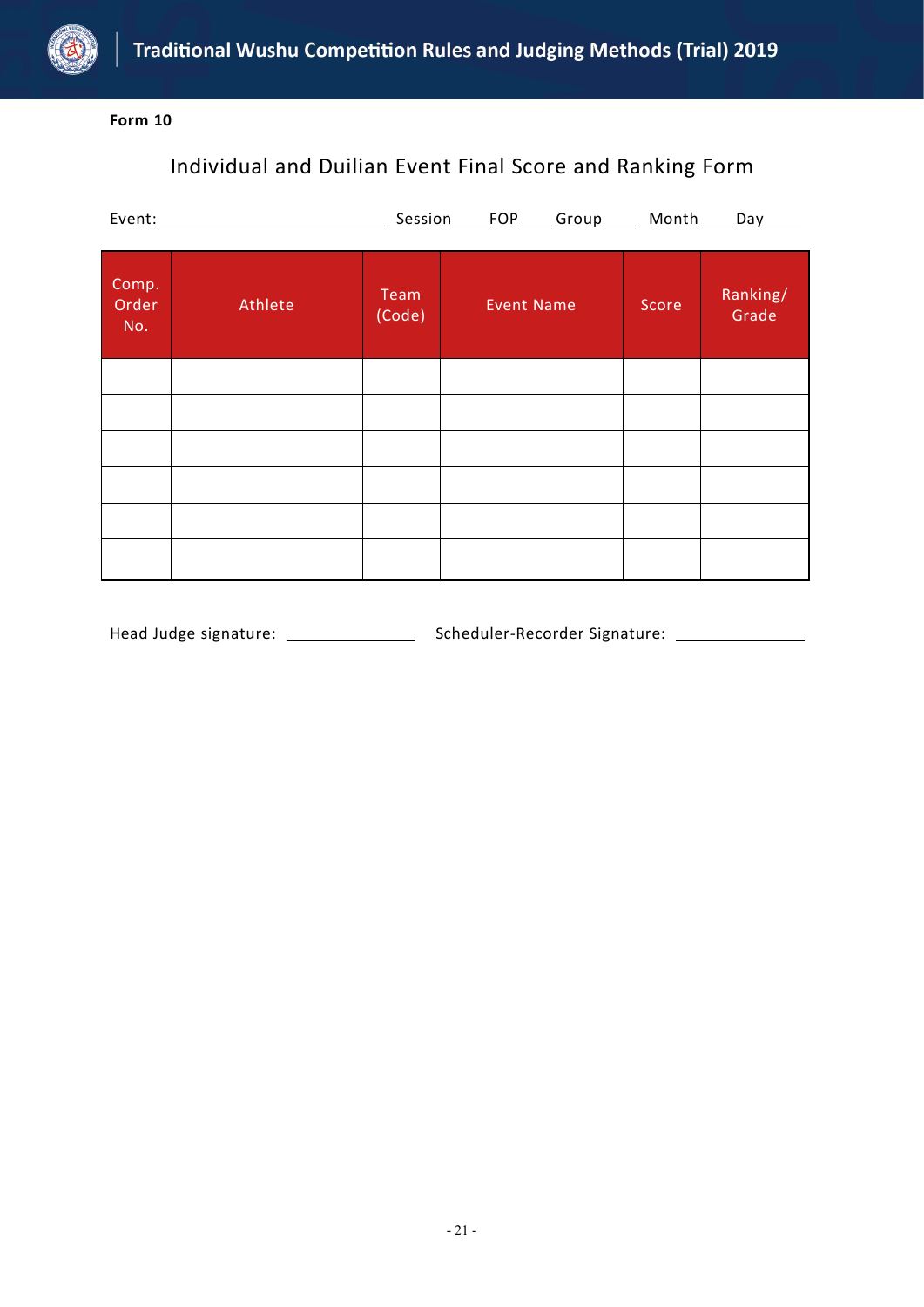

# Group Event Final Score and Ranking Form

| Comp.<br>Order<br>No. | Team (Code) | <b>Event Name</b> | Score | Ranking/<br>Grade |
|-----------------------|-------------|-------------------|-------|-------------------|
|                       |             |                   |       |                   |
|                       |             |                   |       |                   |
|                       |             |                   |       |                   |
|                       |             |                   |       |                   |
|                       |             |                   |       |                   |
|                       |             |                   |       |                   |

Head Judge signature: Scheduler-Recorder Signature: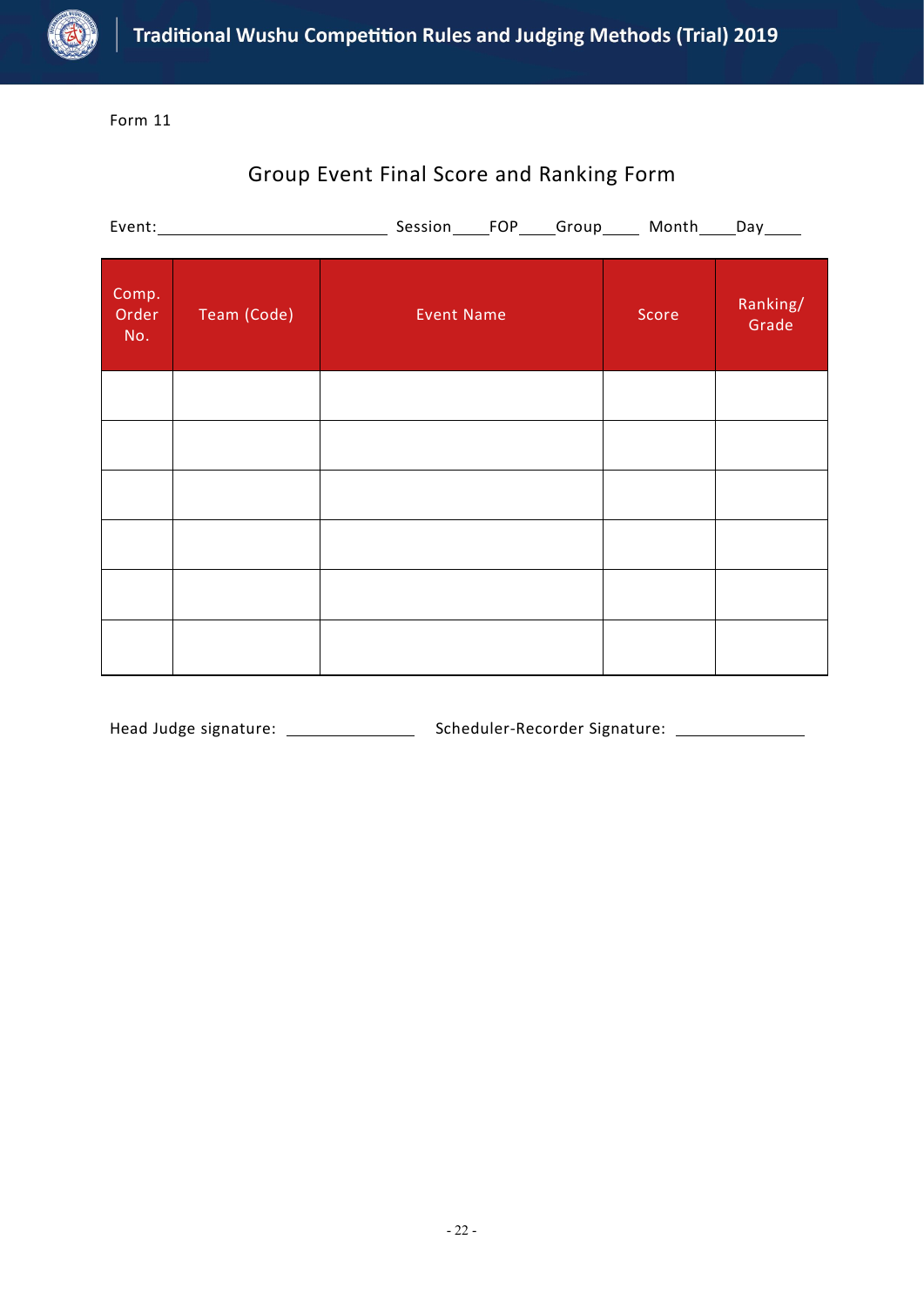

# Group Event Score Recording Form

| Comp.<br><b>Competition Event Scores and Ranking</b><br>Ranking/<br>Overall<br>Team<br>Order<br>Athlete<br>(Code)<br>Grade<br>Score<br>No.<br>Event 1<br>Score<br>Event 2<br>Event 3<br>Score<br>Score |  |
|--------------------------------------------------------------------------------------------------------------------------------------------------------------------------------------------------------|--|
|                                                                                                                                                                                                        |  |
|                                                                                                                                                                                                        |  |
|                                                                                                                                                                                                        |  |
|                                                                                                                                                                                                        |  |
|                                                                                                                                                                                                        |  |
|                                                                                                                                                                                                        |  |
|                                                                                                                                                                                                        |  |
|                                                                                                                                                                                                        |  |
|                                                                                                                                                                                                        |  |
|                                                                                                                                                                                                        |  |

Head Judge signature: Scheduler-Recorder signature: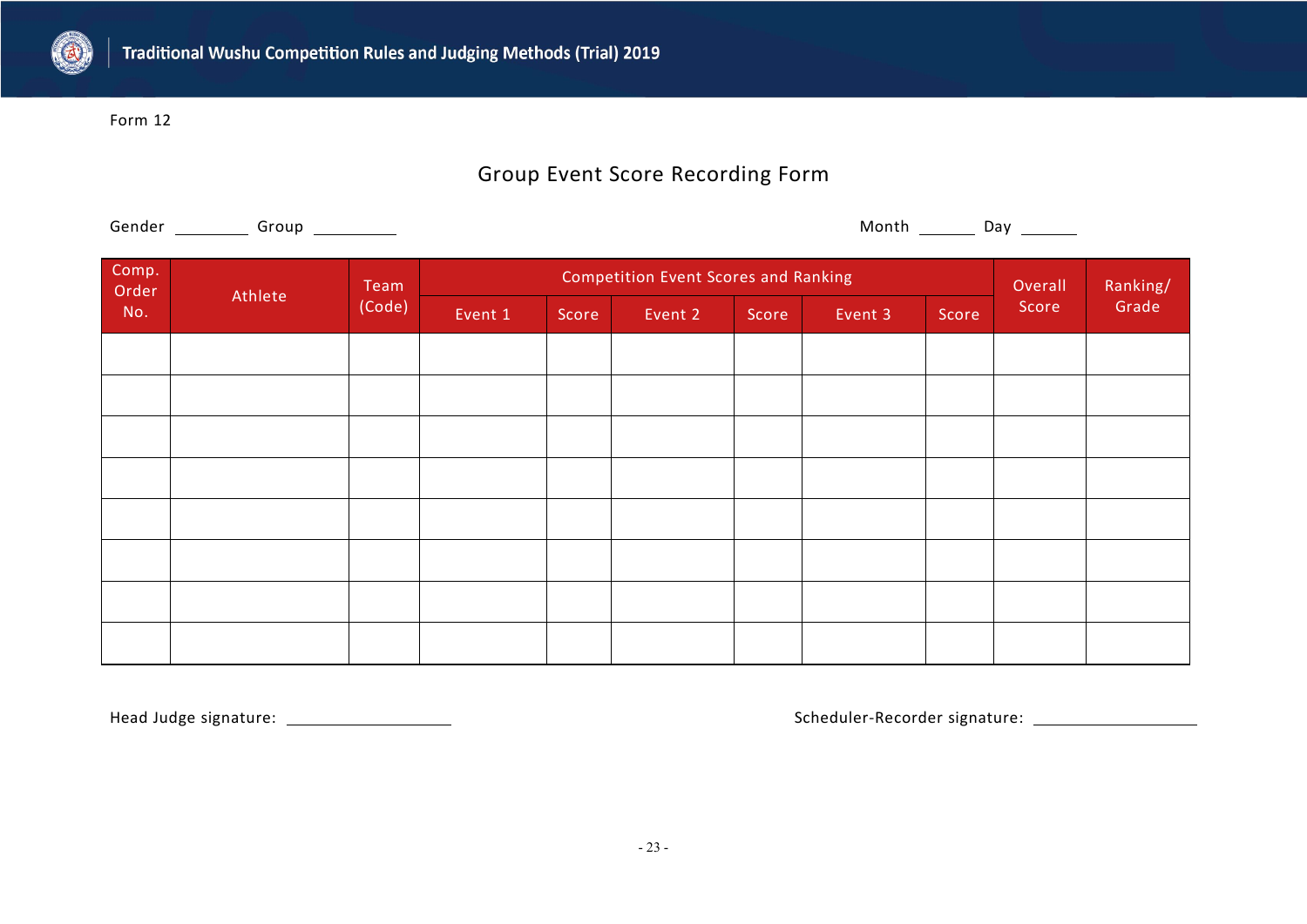

## Team Performance Event Score Recording Form

|                       | Team   | <b>Overall Athlete Scores</b><br>Overall |       |                                                  |       |                           |       |                           |       |                           |       |                 |       |       |         |
|-----------------------|--------|------------------------------------------|-------|--------------------------------------------------|-------|---------------------------|-------|---------------------------|-------|---------------------------|-------|-----------------|-------|-------|---------|
| Comp.<br>Order<br>No. | (Code) | Athlete<br>$\mathbf{1}$                  | Score | Athlet<br>$\mathsf{e}^{\scriptscriptstyle \top}$ | Score | Athlete<br>$\overline{3}$ | Score | Athlete<br>$\overline{4}$ | Score | Athlete<br>5 <sub>1</sub> | Score | Athlete<br>$-6$ | Score | Score | Ranking |
|                       |        |                                          |       |                                                  |       |                           |       |                           |       |                           |       |                 |       |       |         |
|                       |        |                                          |       |                                                  |       |                           |       |                           |       |                           |       |                 |       |       |         |
|                       |        |                                          |       |                                                  |       |                           |       |                           |       |                           |       |                 |       |       |         |
|                       |        |                                          |       |                                                  |       |                           |       |                           |       |                           |       |                 |       |       |         |
|                       |        |                                          |       |                                                  |       |                           |       |                           |       |                           |       |                 |       |       |         |
|                       |        |                                          |       |                                                  |       |                           |       |                           |       |                           |       |                 |       |       |         |
|                       |        |                                          |       |                                                  |       |                           |       |                           |       |                           |       |                 |       |       |         |
|                       |        |                                          |       |                                                  |       |                           |       |                           |       |                           |       |                 |       |       |         |

Head Judge signature: Scheduler-Recorder signature: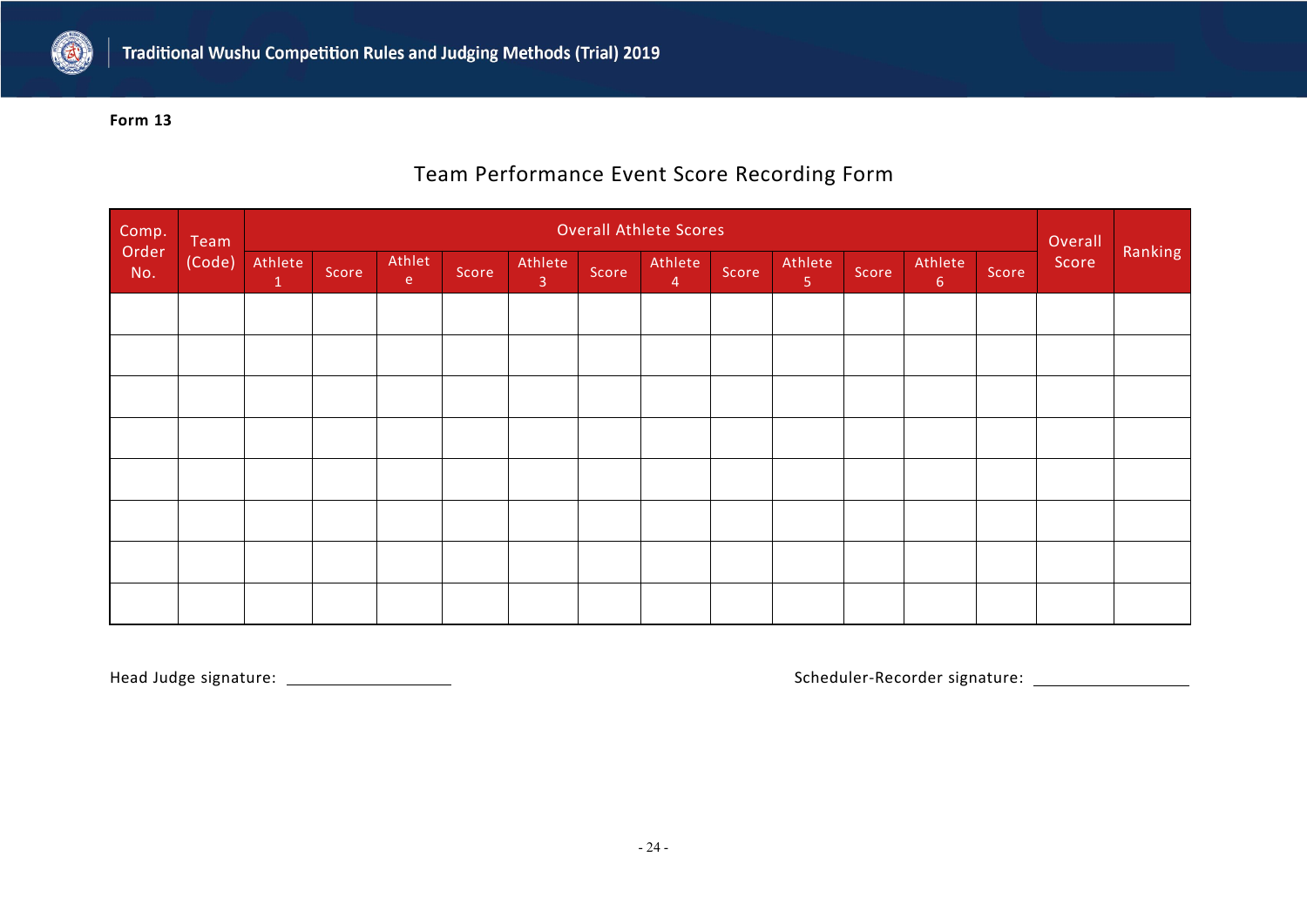

Appeals Form

Federation Name: Time of Appeal Submission:

Appeal Details:

Team Leader/Coach signature:

Final Ruling:

Team Leader/Coach signature:

Time of Appeal Receipt: Time of Ruling: